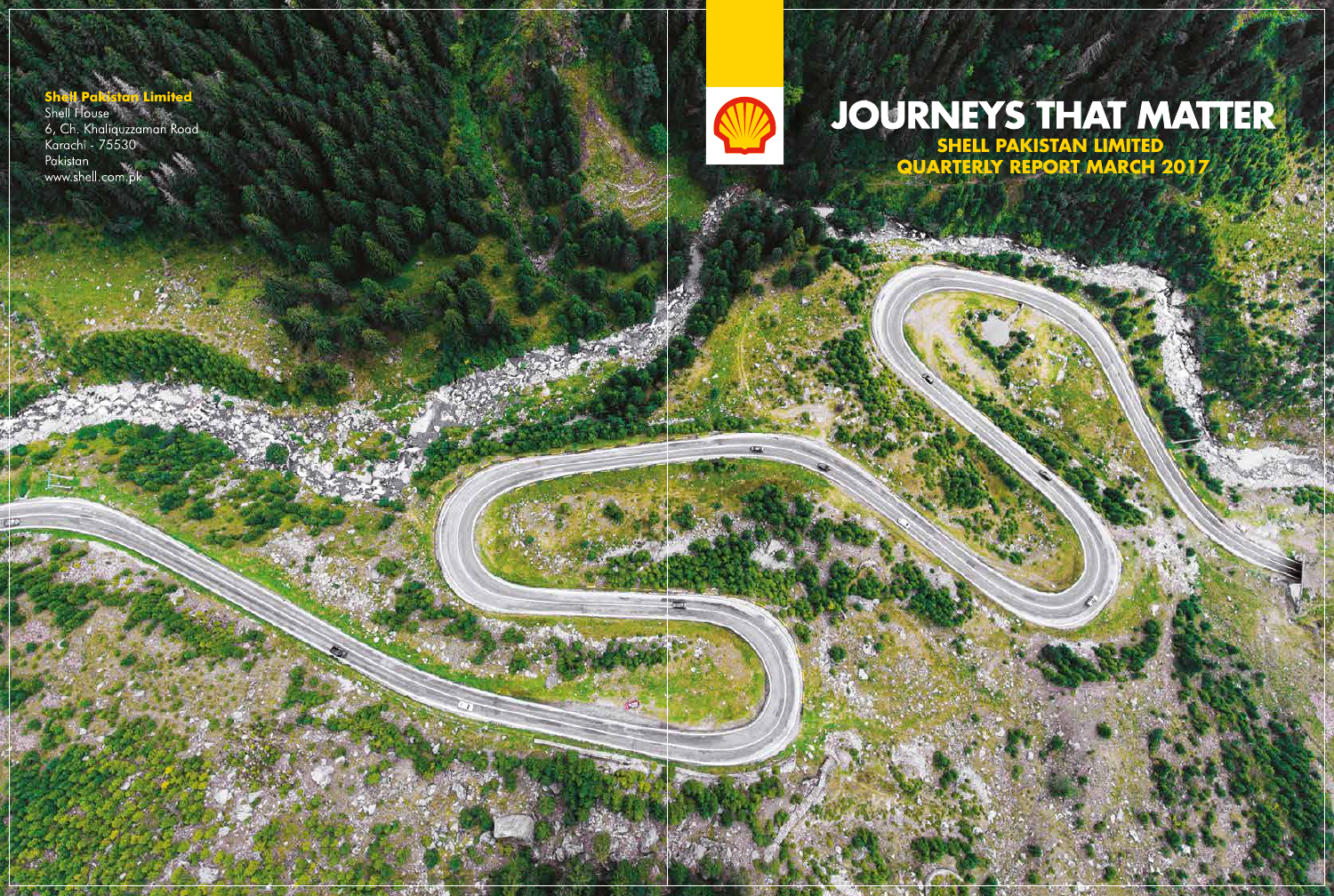# **COMPANY** INFORMATION

| <b>BOARD OF DIRECTORS</b>                                  | Jawwad A. Cheema (Chairman)<br>Rafi H. Basheer<br>Farrokh K. Captain<br>Rahat Hussain<br>Imran R. Ibrahim<br>Nasser N.S. Jaffer<br>Zaffar A. Khan<br>Klaas Mantel<br>Haroon Rashid<br>Badaruddin F. Vellani<br><b>Faisal Waheed</b> |
|------------------------------------------------------------|-------------------------------------------------------------------------------------------------------------------------------------------------------------------------------------------------------------------------------------|
| <b>MANAGING DIRECTOR &amp;</b><br><b>CHIEF EXECUTIVE</b>   | Jawwad A. Cheema                                                                                                                                                                                                                    |
| <b>AUDIT COMMITTEE</b>                                     | Badaruddin F. Vellani (Chairman)<br>Rafi H. Basheer<br>Imran R. Ibrahim                                                                                                                                                             |
| HUMAN RESOURCE &<br>REMUNERATION COMMITTEE                 | Farrokh K. Captain (Chairman)<br>Jawwad A. Cheema<br>Klaas Mantel                                                                                                                                                                   |
| <b>COMPANY SECRETARY</b>                                   | Andalib Alavi                                                                                                                                                                                                                       |
| <b>REGISTERED OFFICE</b>                                   | Shell House<br>6, Ch. Khaliquzzaman Road<br>Karachi–75530<br>Pakistan                                                                                                                                                               |
| <b>AUDITORS</b>                                            | <b>EY Ford Rhodes</b>                                                                                                                                                                                                               |
| <b>LEGAL ADVISORS</b>                                      | Vellani & Vellani<br>Advocates & Solicitors                                                                                                                                                                                         |
| <b>REGISTRAR &amp; SHARE</b><br><b>REGISTRATION OFFICE</b> | FAMCO Associates (Pvt) Ltd.<br>8-F, next to Hotel Faran, Nursery<br>Block-6, P.E.C.H.S.<br>Shahra-e-Faisal<br>Karachi-75400                                                                                                         |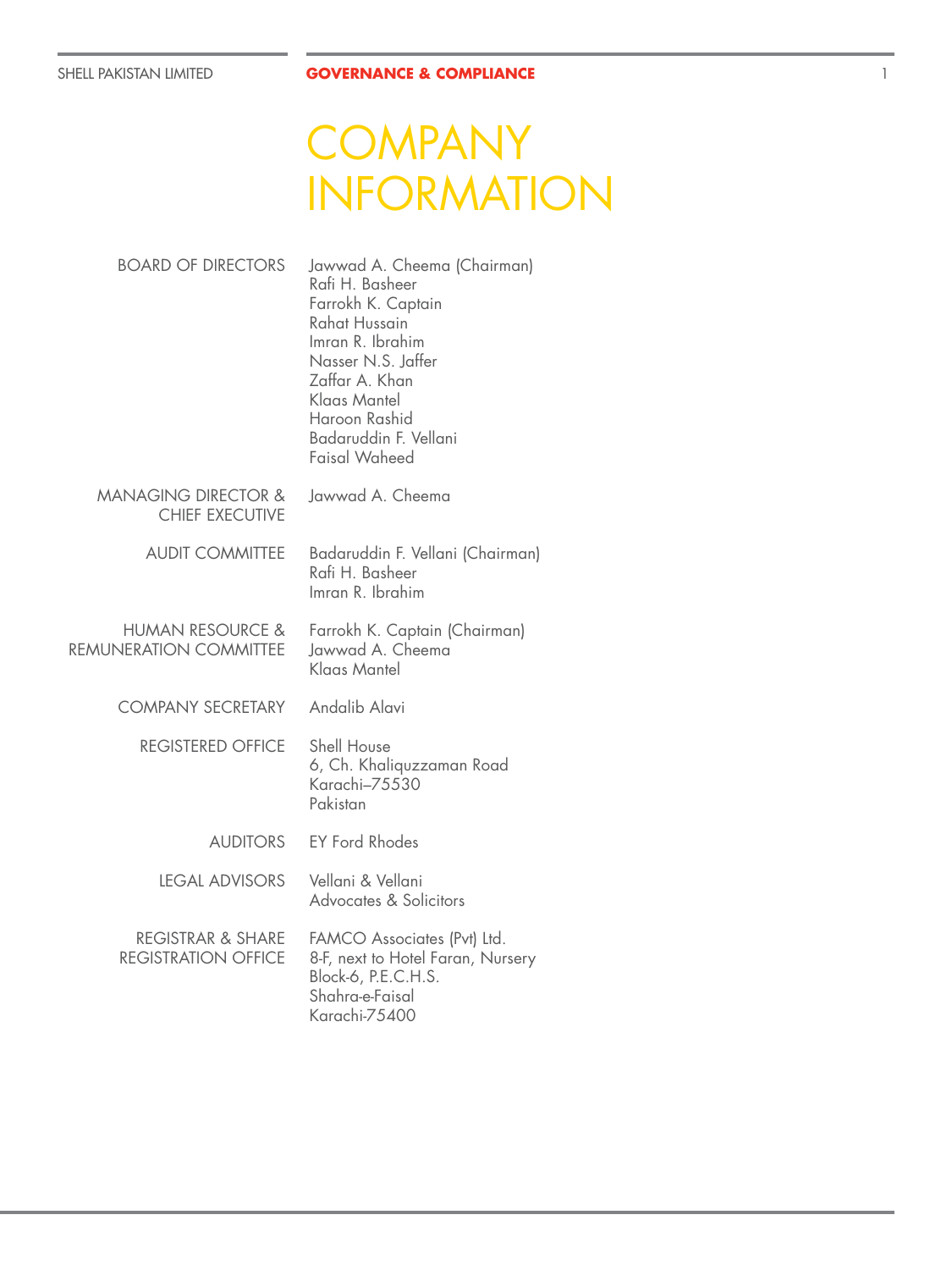## **AS AT MARCH 31, 2017 EXECUTIVE'S REVIEW**



#### **Our Performance**

### Dear Shareholders,

On behalf of the Board of Directors of Shell Pakistan Limited, I am pleased to share the results of your Company for the quarter ended March 31, 2017. Our Company delivered a profit after tax of Rs. 1,396 million in Q1 2017 which is significantly higher compared to a profit after tax of Rs. 21 million in the same period last year. These results have been made possible through a highly committed team driving aggressive business plans focused on operational excellence and sustainable growth.

Due to continued oil price volatility, your Company was constantly exposed to inventory losses driven by price volatility and compliance to regulatory requirements of maintaining strategic stock levels in the country. With Shell's global supply chain network we continue to leverage efficiencies to mitigating potential losses.

We continue to drive towards creating and sustaining a culture that builds on our commitment to business principles, safety of people and protecting the environment. Customers continue to be at the heart of everything we do as we bring our Global technology leadership for higher quality and cleaner energy solutions to Pakistan to enhance the customer experience across our network through our superior products and services.

#### **Receivables & financing costs**

The results of your Company continue to be affected by the financial burden resulting from overdue 'receivables' from the Government of Pakistan, and your Company continues to incur financing cost on bank borrowings required to fund these receivables. As at 31st March 2017, total outstanding receivables stand at Rs. 4,639 million. The Company's management is in engagement with relevant Government authorities for the recovery of receivables to ensure we enhance shareholder returns, drive for efficient business, and invest in growth opportunities in Pakistan.

#### **Fuel margins**

Despite recent moves to link main grade Motor gasoline and diesel margins based on CPI, margins continue to be amongst the lowest in the region. We continue to advocate and push for further deregulation of the downstream value chain in Pakistan to drive for more investments in the downstream sector.

#### **Going forward**

The management remains committed to maintaining focus on further improving the financial performance of your Company and driving towards credible, competitive and affordable business plans that deliver top quartile business performance. We thank our shareholders, customers and staff for their sustained support and trust in the Company, and look forward to taking this Company to newer heights.

**Jawwad A. Cheema,** Chief Executive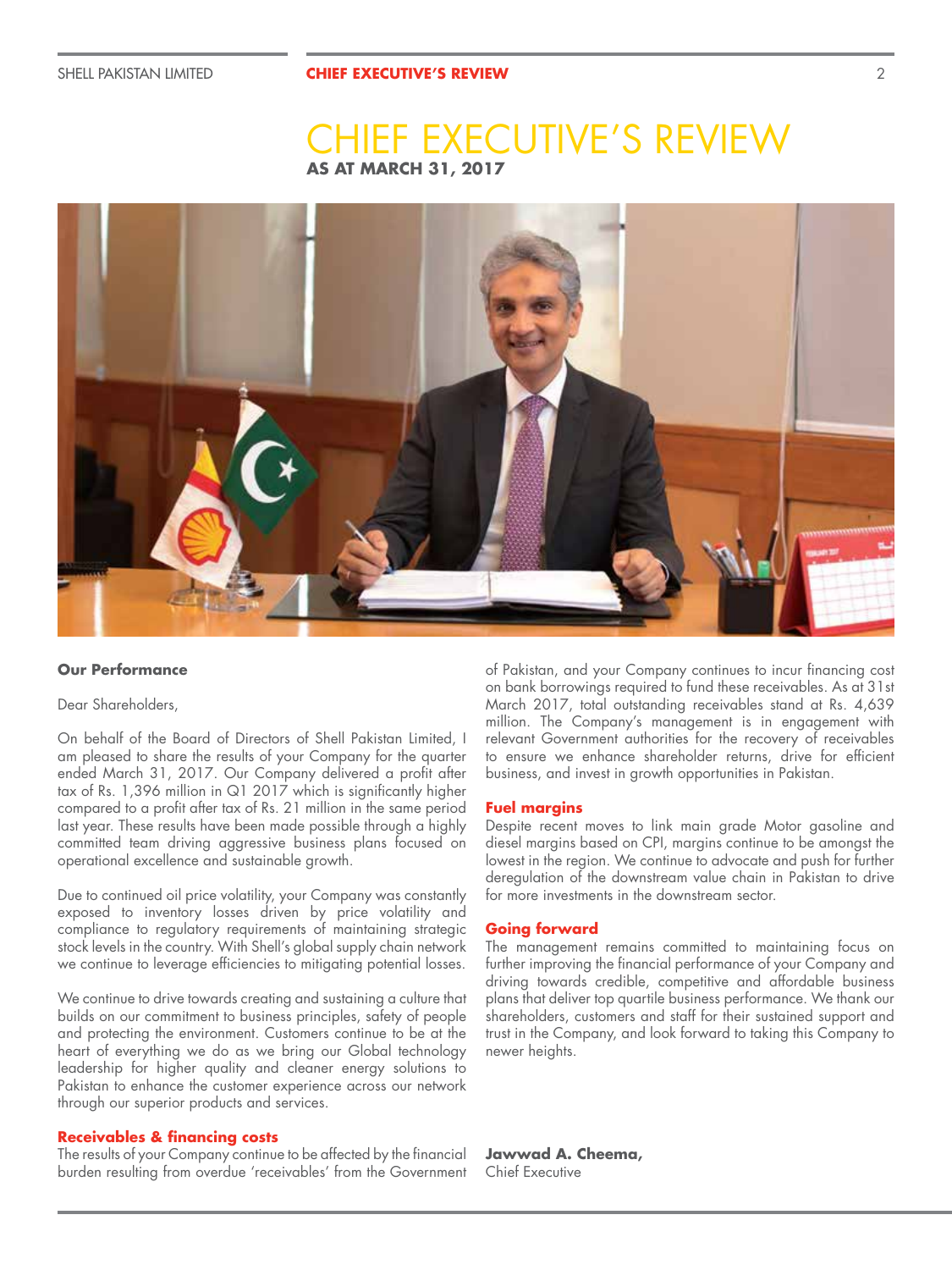## CONDENSED INTERIM BALANCE SHEET

**AS AT MARCH 31, 2017**

|                                                                                                                                                                                                                       |      | <b>Unaudited</b><br>March 31,<br>2017                                               | Audited<br>December 31,<br>2016                                                      |
|-----------------------------------------------------------------------------------------------------------------------------------------------------------------------------------------------------------------------|------|-------------------------------------------------------------------------------------|--------------------------------------------------------------------------------------|
|                                                                                                                                                                                                                       | Note | -------------(Rupees '000)---------------                                           |                                                                                      |
| <b>ASSETS</b>                                                                                                                                                                                                         |      |                                                                                     |                                                                                      |
| <b>Non-Current Assets</b><br>Property, plant and equipment<br>Intangible asset                                                                                                                                        | 5    | 9,144,864                                                                           | 9,150,109                                                                            |
| Long-term investments<br>Long-term loans                                                                                                                                                                              | 6    | 3,909,835<br>3,307                                                                  | 3,735,560<br>3,091                                                                   |
| Long-term deposits and prepayments<br>Deferred taxation - net                                                                                                                                                         | 7    | 161,350<br>2,205,913                                                                | 160,317<br>2,221,599                                                                 |
|                                                                                                                                                                                                                       |      | 15,425,269                                                                          | 15,270,676                                                                           |
| <b>Current Assets</b><br>Stock-in-trade<br>Trade debts<br>Loans and advances<br>Short-term prepayments<br>Other receivables<br>Cash and bank balances                                                                 | 8    | 14,639,979<br>2,850,219<br>5,088<br>219,279<br>9,190,017<br>2,921,710<br>29,826,292 | 10,366,172<br>2,122,335<br>63,767<br>281,246<br>8,417,830<br>5,988,405<br>27,239,755 |
|                                                                                                                                                                                                                       |      |                                                                                     |                                                                                      |
| <b>TOTAL ASSETS</b>                                                                                                                                                                                                   |      | 45,251,561                                                                          | 42,510,431                                                                           |
| <b>EQUITY AND LIABILITIES</b><br><b>Equity</b><br>Share capital<br>Share premium<br>General reserves<br>Unappropriated profit<br>Remeasurement of post-employment<br>benefits - actuarial gain<br><b>Total equity</b> |      | 1,070,125<br>1,503,803<br>207,002<br>9,697,543<br>27,392<br>12,505,865              | 1,070,125<br>1,503,803<br>207,002<br>8,301,460<br>27,392<br>11,109,782               |
| <b>Liabilities</b><br><b>Non-Current Liabilities</b><br>Asset retirement obligation                                                                                                                                   |      | 85,367                                                                              | 83,892                                                                               |
| <b>Current Liabilities</b><br>Trade and other payables<br>Accrued mark-up<br>Taxation - net                                                                                                                           | 9    | 30,967,709<br>1,253<br>1,691,367<br>32,660,329<br>32,745,696                        | 30,037,827<br>623<br>1,278,307<br>31,316,757<br>31,400,649                           |
| <b>Contingencies and commitments</b>                                                                                                                                                                                  | 10   |                                                                                     |                                                                                      |
| <b>TOTAL EQUITY AND LIABILITIES</b>                                                                                                                                                                                   |      | 45,251,561                                                                          | 42,510,431                                                                           |

The annexed notes from 1 to 15 form an integral part of this condensed interim financial information.

**Jawwad A. Cheema** Chairman and Chief Executive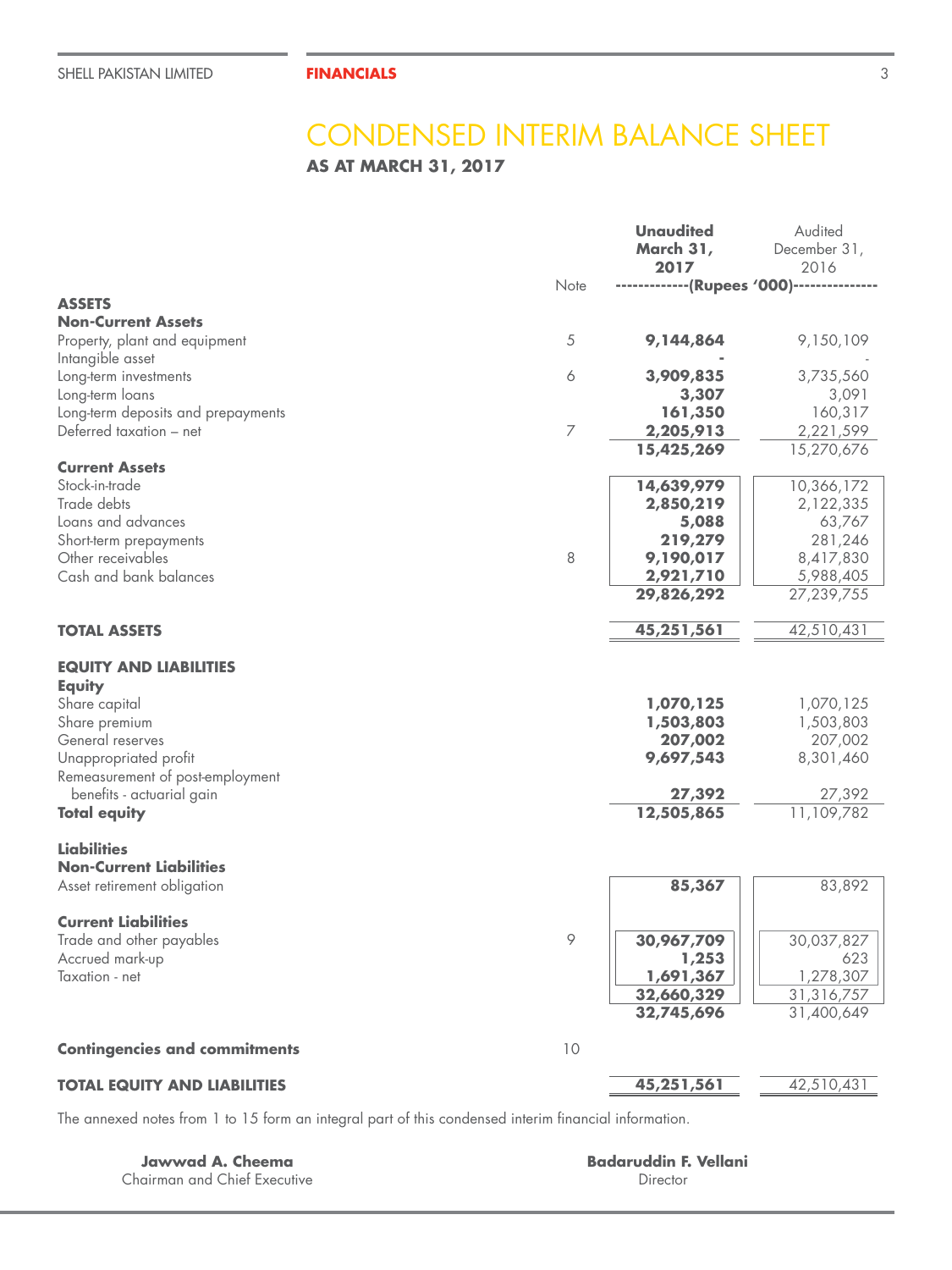## CONDENSED INTERIM STATEMENT OF COMPREHENSIVE INCOME (UNAUDITED)

**FOR THE QUARTER ENDED MARCH 31, 2017**

|                                           |             | March 31,<br>2017                     | March 31,<br>2016       |
|-------------------------------------------|-------------|---------------------------------------|-------------------------|
|                                           | <b>Note</b> | ----------- (Rupees '000) ----------- |                         |
| Sales                                     |             | 57,933,110                            | 56,668,370              |
| Other revenue                             |             | 249,232                               | 239,796                 |
|                                           |             | 58,182,342                            | $\overline{56,908,166}$ |
| Sales tax                                 |             | (9, 257, 983)                         | (14, 232, 400)          |
| Net revenue                               |             | 48,924,359                            | 42,675,766              |
| Cost of products sold                     |             | (44, 796, 059)                        | (40,697,208)            |
| <b>Gross profit</b>                       |             | 4,128,300                             | 1,978,558               |
| Distribution and marketing expenses       |             | (1, 297, 485)                         | (1, 114, 585)           |
| Administrative expenses                   |             | (939, 812)                            | (965, 199)              |
| Other expenses                            |             | (208, 581)                            | (13,406)                |
| Other income                              |             | 90,182                                | 167,103                 |
| <b>Operating profit</b>                   |             | 1,772,604                             | 52,471                  |
| Finance costs                             |             | (50, 650)                             | (30, 275)               |
|                                           |             | 1,721,954                             | 22,196                  |
| Share of profit of associate - net of tax | 6           | 174,275                               | 138,525                 |
| <b>Profit before taxation</b>             |             | 1,896,229                             | 160,721                 |
| Taxation                                  | 11          | (500, 146)                            | (139, 461)              |
| Profit for the period                     |             | 1,396,083                             | 21,260                  |
| Other comprehensive income                |             |                                       |                         |
| Total comprehensive income for the period |             | 1,396,083                             | 21,260                  |
|                                           |             | ----------- (Rupees) -----------      |                         |
| <b>Earnings per share</b>                 |             | 13.05                                 | 0.20                    |

The annexed notes from 1 to 15 form an integral part of this condensed interim financial information.

**Jawwad A. Cheema** Chairman and Chief Executive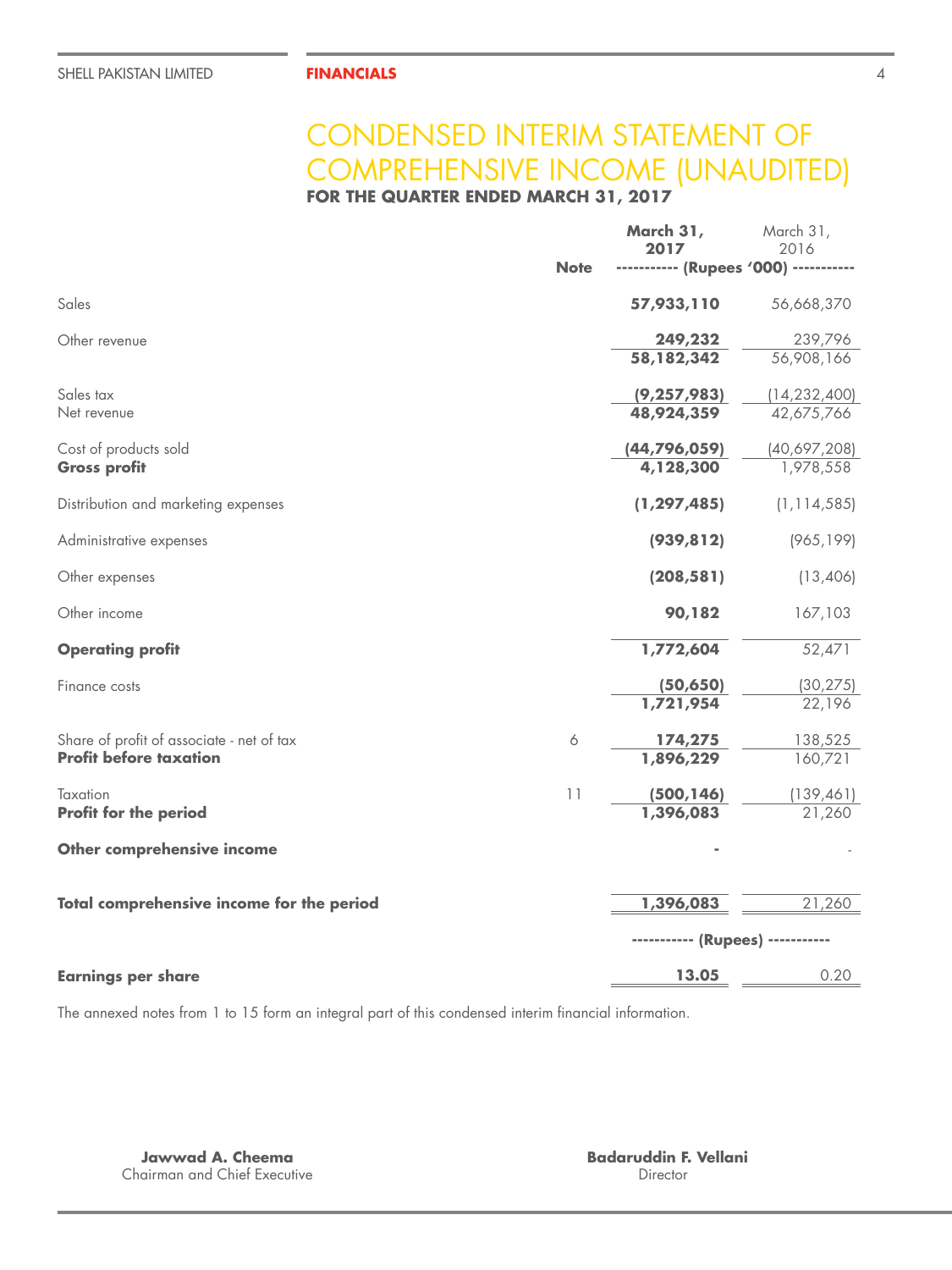## CONDENSED INTERIM STATEMENT OF CASH FLOWS (UNAUDITED)

**FOR THE QUARTER ENDED MARCH 31, 2017**

|                                                          |             | March 31,<br>2017                     | March 31,<br>2016 |
|----------------------------------------------------------|-------------|---------------------------------------|-------------------|
|                                                          | <b>Note</b> | ----------- (Rupees '000) ----------- |                   |
| <b>CASH FLOWS FROM OPERATING ACTIVITIES</b>              |             |                                       |                   |
| Cash generated from operations                           | 12          | (2,808,943)                           | 4,068,502         |
| Finance costs paid                                       |             | (5, 723)                              | (7, 777)          |
| Income tax paid                                          |             | (71, 400)                             | (188, 677)        |
| Long-term loans                                          |             | (216)                                 | 2,791             |
| Long-term deposits and prepayments                       |             | (1,033)                               | 4,867             |
| Interest received on short term deposits                 |             | 32,645                                | 46,924            |
| Net cash generated from operating activities             |             | (2,854,670)                           | 3,926,630         |
| <b>CASH FLOWS FROM INVESTING ACTIVITIES</b>              |             |                                       |                   |
| Fixed capital expenditure                                |             | (209, 832)                            | (289, 933)        |
| Proceeds from disposal of operating assets               |             |                                       | 8,937             |
| Net cash used in investing activities                    |             | (209, 832)                            | (280,996)         |
| <b>CASH FLOWS FROM FINANCING ACTIVITIES</b>              |             |                                       |                   |
| Dividends paid                                           |             | (2, 193)                              | (1,760)           |
| Net (decrease) / increase in cash and cash equivalents   |             | (3,066,695)                           | 3,643,874         |
| Cash and cash equivalents at the beginning of the period |             | 5,988,405                             | 78,069            |
| Cash and cash equivalents at the end of the period       |             | 2,921,710                             | 3,721,943         |
|                                                          |             |                                       |                   |

The annexed notes from 1 to 15 form an integral part of this condensed interim financial information.

**Jawwad A. Cheema** Chairman and Chief Executive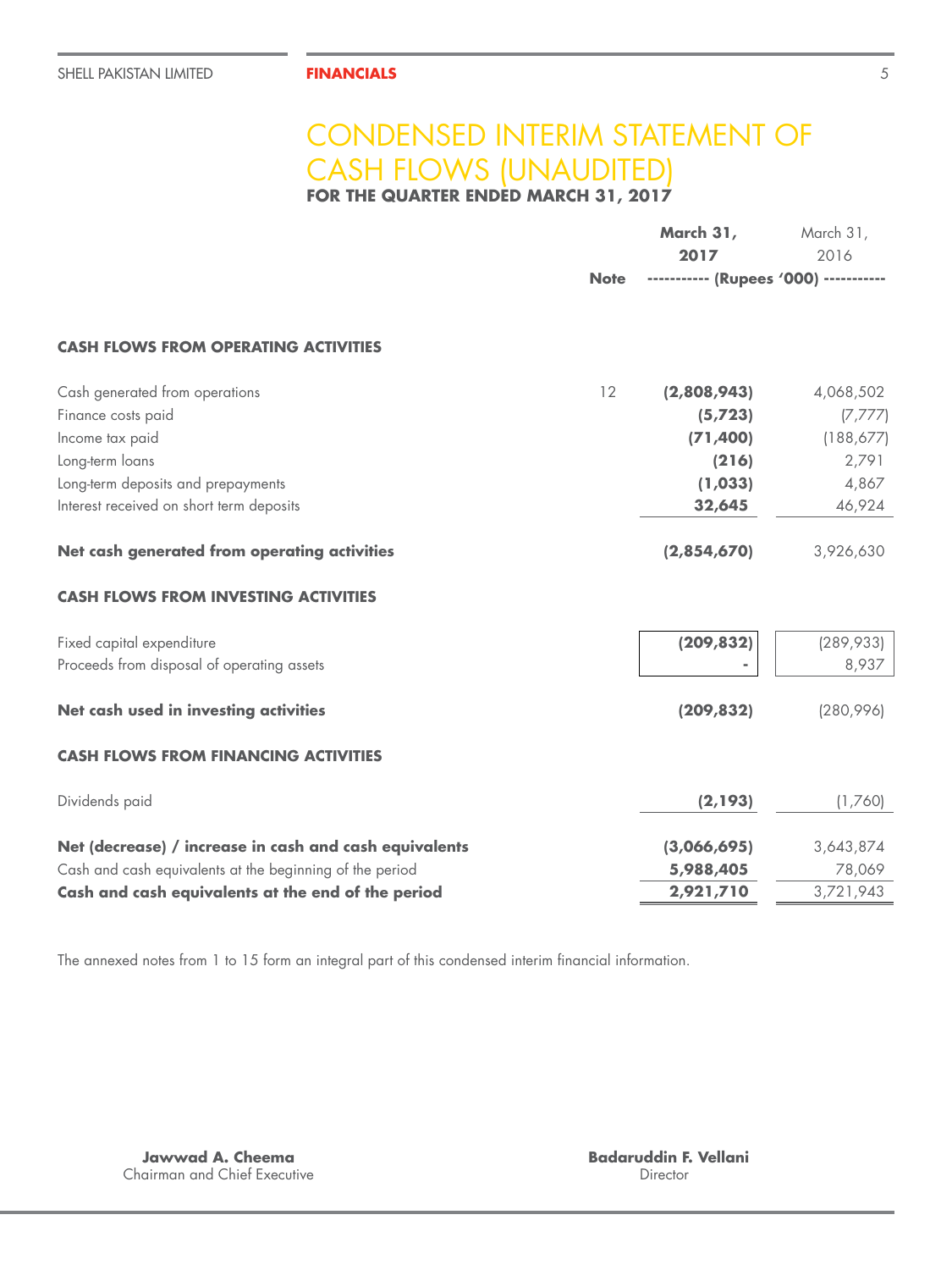## CONDENSED INTERIM STATEMENT OF CHANGES IN EQUITY

**FOR THE QUARTER ENDED MARCH 31, 2017**

|                                                                                           | <b>Share</b><br>capital | Capital<br>reserve<br><b>Share</b><br>premium | <b>General</b><br>reserve | <b>Revenue reserve</b><br><b>Unappropriated</b><br>profit          | <b>Actuarial</b><br>$(\mathsf{loss}) / \mathsf{gain}$<br>on post- | Total       |
|-------------------------------------------------------------------------------------------|-------------------------|-----------------------------------------------|---------------------------|--------------------------------------------------------------------|-------------------------------------------------------------------|-------------|
|                                                                                           |                         |                                               |                           |                                                                    | employment<br><b>benefits</b>                                     |             |
|                                                                                           |                         |                                               |                           | ------------------------- (Rupees '000) -------------------------- |                                                                   |             |
| <b>Balance as at January 1, 2016</b>                                                      | 1,070,125               | 1,503,803                                     | 207,002                   | 3,248,749                                                          | (48, 857)                                                         | 5,980,822   |
| Total comprehensive income for<br>the quarter ended March 31, 2016                        |                         |                                               |                           | 21,260                                                             |                                                                   | 21,260      |
| <b>Balance as at March 31, 2016 (Unaudited)</b>                                           | 1,070,125               | 1,503,803                                     | 207,002                   | 3,270,009                                                          | (48, 857)                                                         | 6,002,082   |
| Final dividend for the year ended<br>December 31, 2015 at the rate<br>of Rs.10 per share  |                         |                                               |                           | (1,070,122)                                                        |                                                                   | (1,070,122) |
| Interim dividend for the year ended<br>December 31, 2016 at the rate<br>of Rs.6 per share |                         |                                               |                           | (642, 074)                                                         |                                                                   | (642, 074)  |
| Total comprehensive income for<br>the nine months ended December 31, 2016                 |                         |                                               |                           | 6,743,647                                                          | 76,249                                                            | 6,819,896   |
| <b>Balance as at December 31, 2016 (Audited)</b>                                          | 1,070,125               | 1,503,803                                     | 207,002                   | 8,301,460                                                          | 27,392                                                            | 11,109,782  |
| Total comprehensive income for<br>the quarter ended March 31, 2017                        |                         |                                               |                           | 1,396,083                                                          |                                                                   | 1,396,083   |
| <b>Balance as at March 31, 2017 (Unaudited)</b>                                           | 1,070,125               | 1,503,803                                     | 207,002                   | 9,697,543                                                          | 27,392                                                            | 12,505,865  |

The annexed notes from 1 to 15 form an integral part of this condensed interim financial information.

**Jawwad A. Cheema** Chairman and Chief Executive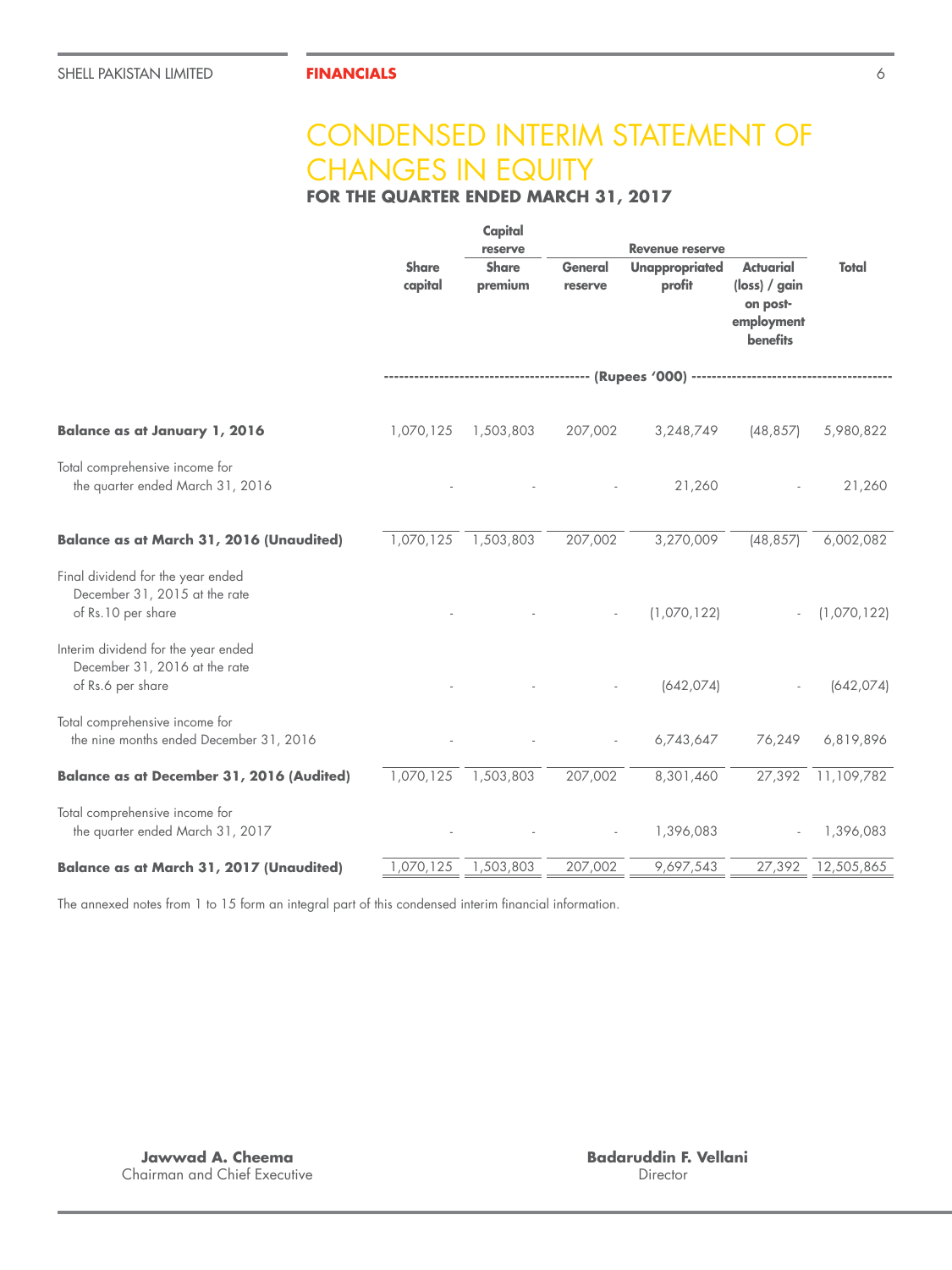### **1. THE COMPANY AND ITS OPERATIONS**

- 1.1 Shell Pakistan Limited (the Company) is a limited liability Company incorporated in Pakistan and is listed on Pakistan Stock Exchange Limited. The Company is a subsidiary of Shell Petroleum Company Limited, United Kingdom (immediate parent) which is a subsidiary of Royal Dutch Shell Plc. (ultimate parent). The registered office of the Company is located at Shell House, 6, Ch. Khaliquzzaman Road, Karachi-75530, Pakistan.
- 1.2 The Company markets petroleum products and compressed natural gas. It also blends and markets various kinds of lubricating oils.

## **2. BASIS OF PREPARATION**

- 2.1 This condensed interim financial information of the Company for the quarter ended March 31, 2017 is unaudited and has been prepared in accordance with the requirements of the International Accounting Standard (IAS) 34 – 'Interim Financial Reporting' and provisions of and directives issued under the Companies Ordinance, 1984 (the Ordinance). In case where the requirements differ, the provisions of or directives issued under the Ordinance have been followed.
- 2.2 This condensed interim financial information is being submitted to the shareholders in accordance with section 245 of the Ordinance and should be read in conjunction with the audited annual financial statements of the Company for the year ended December 31, 2016.

## **3. ACCOUNTING POLICIES**

- 3.1 The accounting policies and the methods of computation adopted in the preparation of this condensed interim financial information are the same as those applied in the preparation of audited annual financial statements of the Company for the year ended December 31, 2016.
- 3.2 There are certain new International Financial Reporting Standards (standards), amendments to published standards and interpretations that are mandatory for the financial year beginning on January 1, 2017. These are considered not to be relevant or to have any significant effect on the Company's financial reporting and operations and are, therefore, not disclosed in this condensed interim financial information.
- 3.3 Taxes on income in the interim periods are accrued using the tax rate that would be applicable to expected total annual profit or loss.
- 3.4 The Company follows the practice of conducting actuarial valuations annually at the year end. Hence, the impact of remeasurement of post-employment benefit plans has not been incorporated in the condensed interim financial information.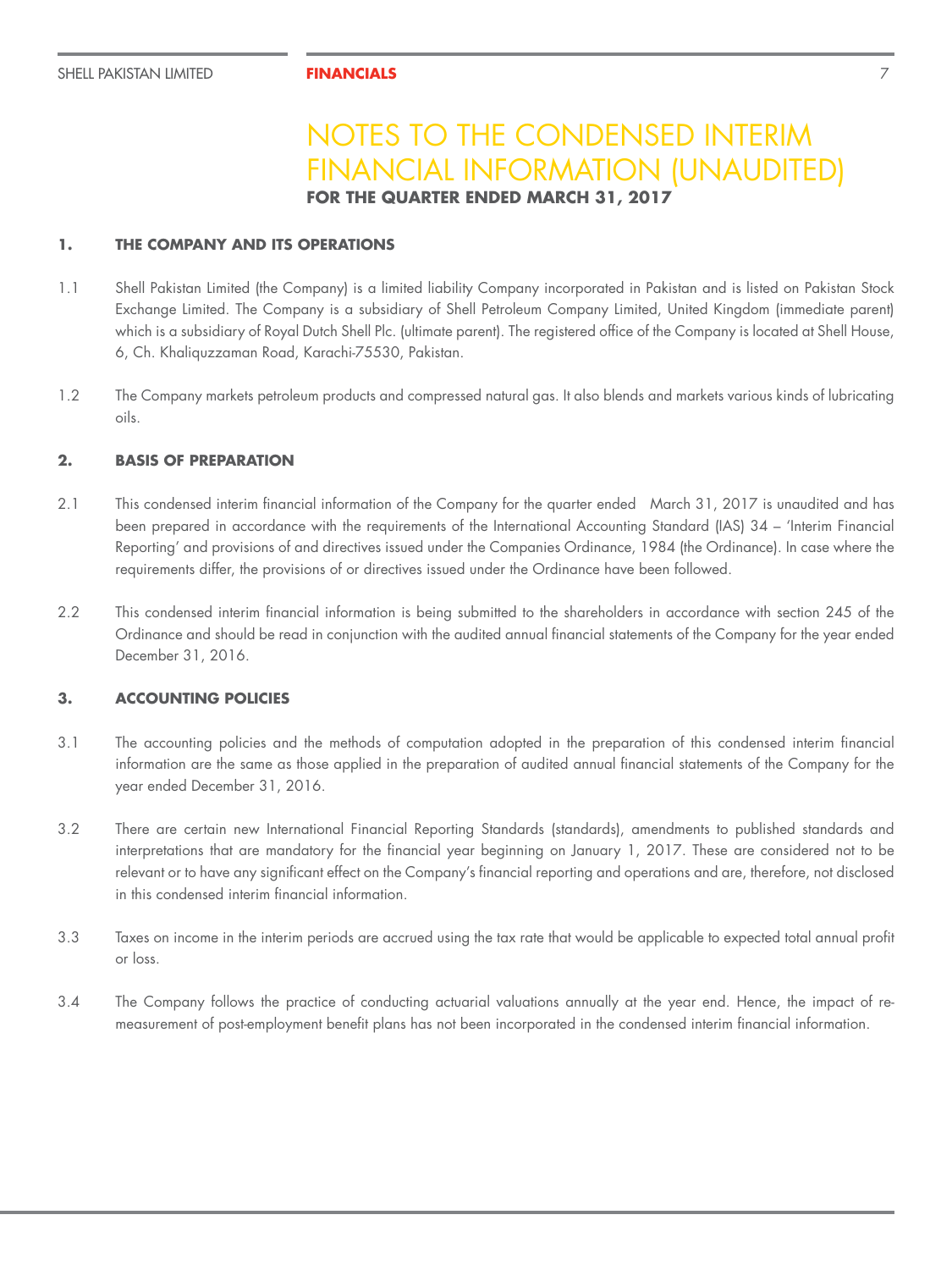### **4. ACCOUNTING ESTIMATES AND JUDGEMENTS**

- 4.1 The preparation of this condensed interim financial information in conformity with the approved accounting standards requires the use of certain critical accounting estimates. It also requires management to exercise its judgment in the process of applying the Company's accounting policies. Estimates and judgments are continually evaluated and are based on historical experience and other factors, including expectation of future events that are believed to be reasonable under the circumstances. However, actual results may differ from these estimates.
- 4.2 During the preparation of this condensed interim financial information, the significant judgments made by management in applying the Company's accounting policies and the key sources of estimation uncertainty were the same as those that were applied to the audited annual financial statements for the year ended December 31, 2016.

|    |                                                                  | <b>Note</b> | <b>Unaudited</b><br>March 31,<br>2017<br>------------(Rupees '000)------------ | Audited<br>December 31,<br>2016     |
|----|------------------------------------------------------------------|-------------|--------------------------------------------------------------------------------|-------------------------------------|
| 5. | <b>PROPERTY, PLANT AND EQUIPMENT</b>                             |             |                                                                                |                                     |
|    | Operating assets - at net book value<br>Provision for impairment | 5.1 & 8.5.2 | 8,013,707<br>(362, 607)                                                        | 7,724,172<br>(365, 010)             |
|    | Capital work-in-progress                                         | 5.3         | 7,651,100<br>1,493,764<br>9,144,864                                            | 7,359,162<br>1,790,947<br>9,150,109 |

5.1 Additions to operating assets, including transfers from capital work-in-progress, during the period / year were as follows:

|                                                        | <b>Unaudited</b><br>March 31,<br>2017<br>--------- | Audited<br>December 31,<br>2016<br>--(Rupees '000)--- |
|--------------------------------------------------------|----------------------------------------------------|-------------------------------------------------------|
| <b>Owned assets</b>                                    |                                                    |                                                       |
| Leasehold land                                         | 57,585                                             | 51,726                                                |
| Buildings on freehold land                             | 1,553                                              |                                                       |
| Buildings on leasehold land                            | 34,803                                             | 49,513                                                |
| Tanks and pipelines                                    | 30,852                                             | 270,792                                               |
| Plant and machinery                                    | 109,276                                            | 242,358                                               |
| Dispensing pumps                                       | 104,476                                            | 83,992                                                |
| Air conditioning plant, lifts and computer auxiliaries | 302                                                | 3.011                                                 |
| Rolling stock and vehicles                             | 2,158                                              | 16,857                                                |
| Electrical, mechanical and fire fighting equipments    | 17,993                                             | 353,758                                               |
| Furniture, office equipment and other assets           | 148,018                                            | 180,000                                               |
|                                                        | 507,016                                            | ,252,007                                              |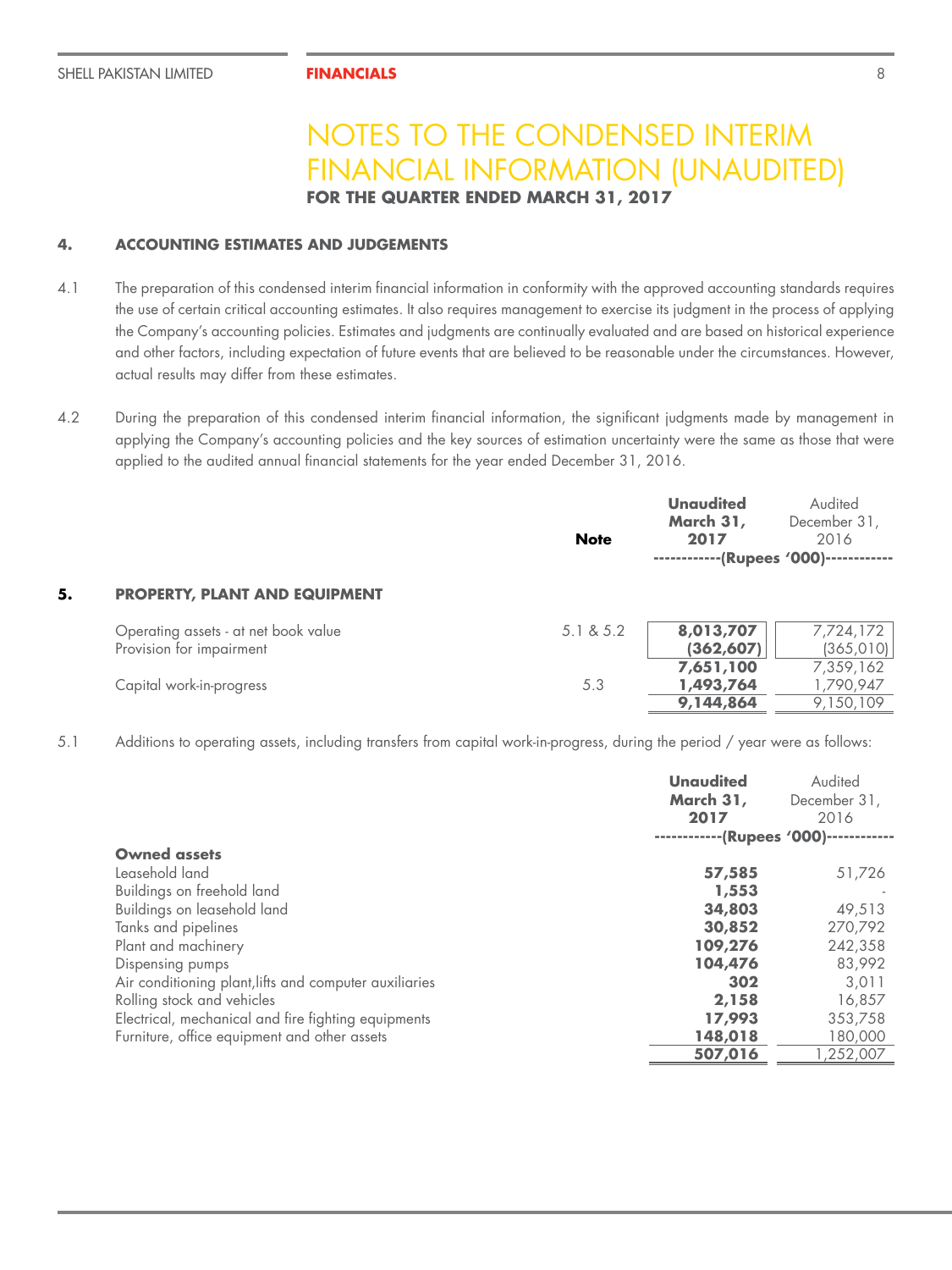**FOR THE QUARTER ENDED MARCH 31, 2017**

5.2 The following assets were disposed / written off during the period / year:

|                                              | Cost    | <b>Accumulated</b><br>depreciation<br>--(Rupees '000)- | Net book<br>value |
|----------------------------------------------|---------|--------------------------------------------------------|-------------------|
| March 31, 2017 (unaudited)                   |         |                                                        |                   |
| <b>Owned assets</b>                          |         |                                                        |                   |
| Building on leasehold land                   | 464     | 464                                                    |                   |
| Rolling stocks and vehicles                  | 40,917  | 40,917                                                 |                   |
| Tanks and pipelines                          | 115     | 109                                                    | 6                 |
| Plant and Machinery                          | 1,100   | 1,100                                                  |                   |
| Air Conditioning & Computer auxiliaries      | 2,062   | 2,032                                                  | 30                |
| Electrical, mechanical and fire fighting     |         |                                                        |                   |
| equipments                                   | 4,239   | 4,239                                                  |                   |
| Furniture, office equipment and other assets | 2,652   | 2,366                                                  | 286               |
|                                              | 51,549  | 51,227                                                 | 322               |
|                                              |         |                                                        |                   |
| December 31, 2016 (audited)                  | 185,101 | 114,462                                                | 70,639            |

5.2.1 For details of the assets disposed / written off during the year ended December 31, 2016, please refer to the audited annual financial statements for the same year.

|     |                                                     | Unaudited                             | Audited      |
|-----|-----------------------------------------------------|---------------------------------------|--------------|
|     |                                                     | March 31,                             | December 31, |
|     |                                                     | 2017                                  | 2016         |
| 5.3 | <b>Capital work-in-progress</b>                     | ------------(Rupees '000)------------ |              |
|     | Buildings on leasehold land                         | 1,015,164                             | 1,104,306    |
|     | Tanks and pipelines                                 | 232,879                               | 268,308      |
|     | Plant and machinery                                 | 166,158                               | 302,647      |
|     | Electrical, mechanical and fire fighting equipments | 70,659                                | 80,163       |
|     | Furniture, office equipment and other assets        | 8,904                                 | 35,523       |
|     |                                                     | 1,493,764                             | ,790,947     |
|     |                                                     |                                       |              |

### **6. LONG TERM INVESTMENTS**

This includes investment (26%) in an unquoted associate "Pak-Arab Pipeline Company Limited (PAPCO)", which is carried under equity method of accounting as summarized below:

|                                               | Unaudited<br>March 31,<br>2017<br>--(Rupees '000)--- | Audited<br>December 31,<br>2016    |
|-----------------------------------------------|------------------------------------------------------|------------------------------------|
| Balance at the beginning of the period / year | 3,730,560                                            | 3,431,508                          |
| Share of profit<br>Share of taxation          | 252,062<br>(77, 787)<br>174,275                      | 1,087,381<br>(335, 541)<br>751,840 |
| Dividend received                             |                                                      | (452,788)                          |
| Balance at the end of the period / year       | 3,904,835                                            | 3,730,560                          |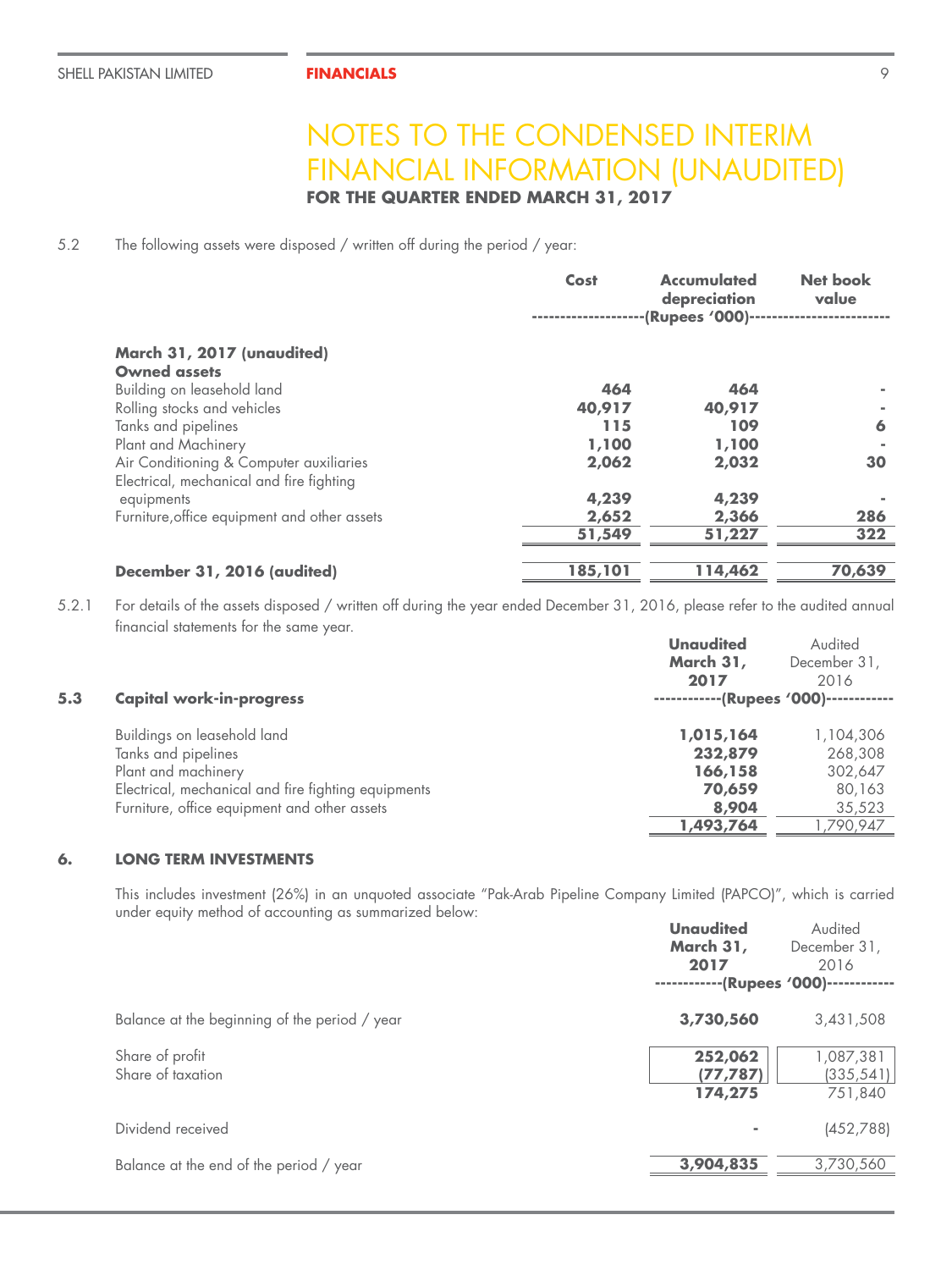**FOR THE QUARTER ENDED MARCH 31, 2017**

| 7. | <b>DEFERRED TAXATION</b>                                                                                                | <b>Note</b> | <b>Unaudited</b><br>March 31,<br>2017<br>------------(Rupees '000)--- | Audited<br>December 31,<br>2016                |
|----|-------------------------------------------------------------------------------------------------------------------------|-------------|-----------------------------------------------------------------------|------------------------------------------------|
|    | This is composed of the following:                                                                                      |             |                                                                       |                                                |
|    | Taxable temporary differences arising<br>in respect of:<br>- accelerated tax depreciation<br>investment in associate    |             | (883, 619)<br>(254, 728)<br>(1, 138, 347)                             | (892, 178)<br>(229, 994)<br>(1, 122, 172)      |
|    | Deductible temporary differences arising<br>in respect of:<br>other provisions<br>$\sim$<br>minimum tax carried forward | 7.1         | 581,260<br>2,763,000<br>3,344,260<br>2,205,913                        | 580,771<br>2,763,000<br>3,343,771<br>2,221,599 |

7.1 In view of the order of the High Court of Sindh, as fully explained in note 10.1.2.1 to the condensed interim financial information, the Company has not recognized deferred tax asset on minimum tax carry forward amounting to Rs. 2,051,898 thousand as a matter of prudence.

|    |                                         | <b>Note</b> | <b>Unaudited</b><br>March 31,<br>2017 | Audited<br>December 31,<br>2016       |
|----|-----------------------------------------|-------------|---------------------------------------|---------------------------------------|
|    |                                         |             |                                       | ------------(Rupees '000)------------ |
| 8. | <b>OTHER RECEIVABLES</b>                |             |                                       |                                       |
|    | Petroleum development levy and          |             |                                       |                                       |
|    | other duties                            | 8.1         | 1,380,029                             | 1,380,029                             |
|    | Price differential claims               |             |                                       |                                       |
|    | - on imported purchases                 | 8.2         | 295,733                               | 295,733                               |
|    | - on high speed diesel (HSD)            | 8.3         | 343,584                               | 343,584                               |
|    | - on imported motor gasoline            | 8.4         | 2,071,107                             | 2,071,107                             |
|    | Regulatory and customs duty receivable  | 8.5         | 169,632                               | 169,632                               |
|    | Sales tax refundable                    | 8.6         | 377,874                               | 463,753                               |
|    | Inland freight equalization mechanism   |             | 1,247,671                             | 1,023,957                             |
|    | Receivable from related parties         | 8.7         | 797,111                               | 735,763                               |
|    | Service cost receivable from associated |             |                                       |                                       |
|    | company - PAPCO                         |             | 8,958                                 | 8,958                                 |
|    | Staff retirement benefit schemes        |             | 628,506                               | 420,704                               |
|    | Receivable from Oil Marketing Companies |             | 1,259,626                             | 867,631                               |
|    | Taxes recoverable                       | 8.8         | 976,009                               | 976,009                               |
|    | Others                                  |             | 39,402                                | 66,195                                |
|    |                                         |             | 9,595,242                             | 8,823,055                             |
|    | Provision for impairment                |             | (405, 225)                            | (405, 225)                            |
|    |                                         |             | 9,190,017                             | 8,417,830                             |
|    |                                         |             |                                       |                                       |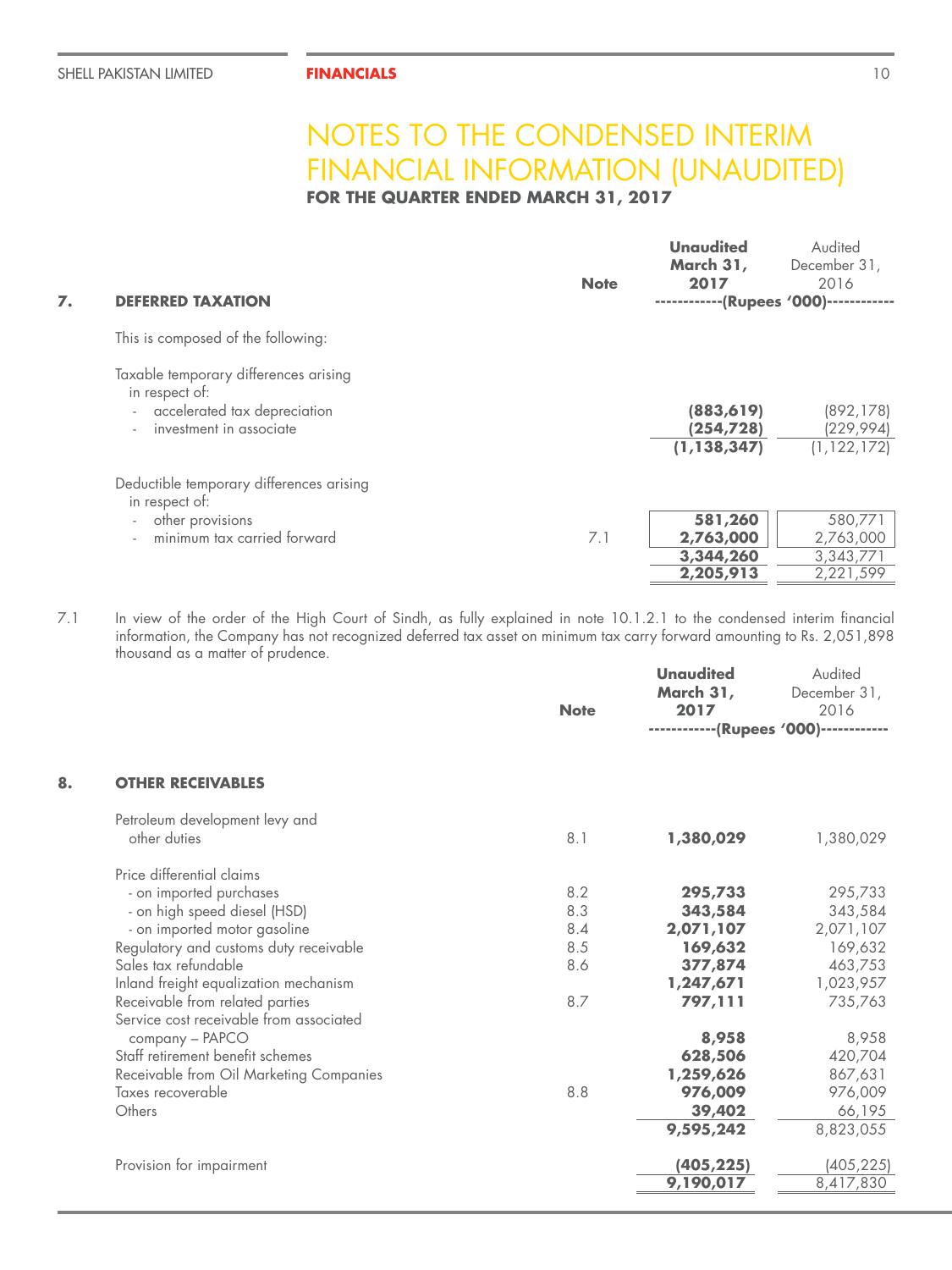- 8.1 Includes petroleum development levy amounting to Rs. 1,369,560 thousand (2016: Rs. 1,369,560 thousand) recoverable from the Government of Pakistan (GoP) on account of export sales from June 2007. In 2011, the Company approached the GoP and Federal Board of Revenue (FBR) for settlement thereof. The GoP sought certain information which was duly provided by the Company. The FBR through the Large Taxpayers Unit (LTU) completed the verification exercise for claims amounting to Rs 938,866 thousand, refund cheques against which were received in 2014. During 2015, verification exercise of claims amounting to Rs 182,004 thousand was completed by the authorities, however, the payment has not been released yet. During 2016, FBR through Customs station Torkham completed verification exercise of claims amounting to Rs. 851,330 thousand. However, the same has not yet been sanctioned by the FBR as of the balance sheet date. Furthermore, the remaining claims are under verification and the Company is confident of recovery of the amount in full on completion of the verification exercise by the FBR.
- 8.2 Represents amount receivable from GoP on account of price differential on imports and the ex-refinery price on direct and retail sales during the period 1990-2001. The Company is actively following up the matter with GoP and is confident of recovering the amount in full.
- 8.3 Represents price differential claim from GoP on local / imported purchases of HSD which was based on rates notified by GoP to subsidise petroleum prices by restricting the increase in prices in order to reduce the burden of rising oil prices on the end consumers. The Company is actively following up the matter with GoP and is confident of recovering the amount in full.
- 8.4 Represents the Company's share of price differential claims on account of import of motor gasoline by the Company, being the difference between the landed cost and ex-refinery prices announced by Oil and Gas Regulatory Authority (OGRA). In 2007, the Company as well as other oil marketing companies were asked in a meeting chaired by the Director General Oil to import motor gasoline to meet the increasing local demand. Accordingly, oil marketing companies approached the Ministry of Petroleum and Natural Resources (MoPNR) with a proposal for pricing mechanism whereby end consumer price of motor gasoline was proposed to be fixed at weighted average of ex-refinery (import parity) price and landed cost of imported product. Despite no response from the MoPNR, the Company along with another oil marketing company continued to import motor gasoline on behalf of the industry being confident that price differential on motor gasoline, will be settled as per previous practice i.e. based on the differential between ex-refinery and import cost at the time of filing of cargo with Customs, as imports were being made on MoPNR instructions.

In 2009, the Company along with other oil marketing companies approached MoPNR through letter dated July 23, 2009 requesting to expedite settlement of these claims. On October 2, 2009, MoPNR requested that an audited claim be submitted to allow further consideration and resolution of the matter. Accordingly, the Company submitted audit reports for claims till May 31, 2011 amounting to Rs. 2,411,661 thousand. Subsequently, the Company received an amount of Rs. 454,000 thousand from GoP in respect of these claims.

In 2012, to meet the increasing local demand, oil marketing companies again resorted to import motor gasoline on the instruction of MoPNR. The Company again along with oil marketing companies approached the GoP with a proposal to include the high premium on the gallop cargo in the pricing mechanism. MoPNR accepted the oil marketing companies' proposal and directed OGRA through its directive PL-3 (457) / 2012 - 43 dated June 30, 2012 to adjust the actual premium differential of the imported motor gasoline through the IFEM mechanism.

In 2013, the Company approached MoPNR through letter dated May 20, 2013 requesting to expedite settlement of the claim amounting to Rs. 109,896 thousand in respect of this import. On June 6, 2013, MoPNR requested that an audited claim be submitted to allow further consideration and resolution of the matter. Accordingly, the Company submitted audit report thereafter in respect of this claim.

The Company along with other oil marketing companies and Oil Companies Advisory Council (OCAC) continues to follow up this matter with MoPNR and is confident of recovering the amounts in full.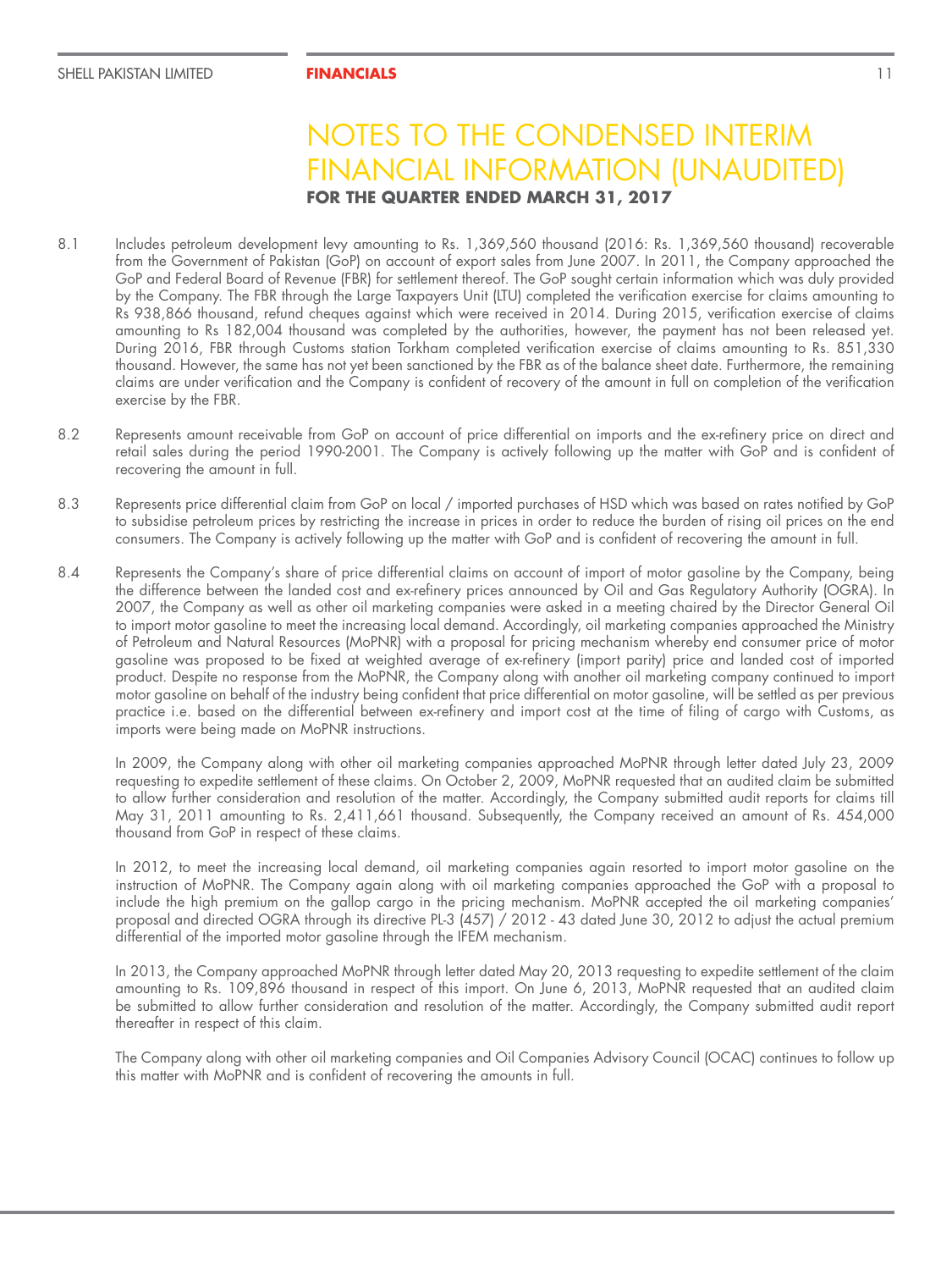8.5 This includes receivable in respect of regulatory duty imposed by the Ministry of Finance (MoF), Economic Affairs, Statistics and Revenue, GoP through S.R.O. 392(I)/2015 dated April 30, 2015 on import of crude oil, high speed diesel and motor gasoline. Under the product pricing formula, the Oil Marketing Companies (OMCs) were required to recover similar cost elements and duties from customers on sale of petroleum products through prices notified on monthly basis. Since the notification of regulatory duty was received on May 2, 2015, the impact of the regulatory duty could not be incorporated in the prices effective from May 1, 2015, which were announced on April 30, 2015. Therefore, the recovery of regulatory duty was to be made through subsequent month's prices of petroleum products. However, through SRO 603(I)/2015 dated June 30, 2015, the regulatory duty has been rescinded resulting in a receivable balance of regulatory duty from the GoP. The Company is currently engaged with the MoPNR and is actively pursuing recovery there against. MoPNR, in accordance with the decision of Economic Coordination Committee (ECC) dated July 8, 2015, has requested OGRA to develop a comprehensive recovery mechanism of regulatory duty based on the principle that there should be no gain or loss to OMCs.

It further includes receivable in respect of increase in rate of customs duty effective June 25, 2016, imposed by the MoF through Finance Act 2016 dated June 24, 2016, on import of crude oil, high speed diesel and motor gasoline. Under the product pricing formula, the OMCs are required to recover similar cost elements and duties from customers on sale of petroleum products through prices notified on monthly basis. However, impact of increase in rate of customs duty was not incorporated in the price notification issued by OGRA for July 2016 which resulted in a receivable balance on customs duty to be recovered from the GoP. The Company has currently taken up this matter with OCAC to demand recovery of the aforesaid balance from the GoP and expects to receive the amount in due course.

- 8.6 Includes sales tax refundable on account of export sales pertaining to the period October 2005 to September 2006 and January 2008 to August 2011 amounting to Rs. 663,045 thousand and Rs. 1,514,091 thousand, respectively. In 2016 the tax authorities completed verification exercise of refunds amounting to Rs. 531,407 thousand out of an aggregate outstanding amount of Rs. 2,177,192 thousand against which Rs. 430,772 thousand have been received. During the period, the tax authorities completed further verification of refunds amounting to Rs. 131,665 thousand against which refund payment order has been issued. For the remaining refund claims, the Company is actively pursuing for their recovery.
- 8.7 Includes net receivable on account of recoveries from customers by Shell Aviation Limited on behalf of the Company.
- 8.8 In 2013, the Deputy Commissioner Inland Revenue (DCIR) in compliance with the directions of ATIR, completed denovo proceedings in respect of tax year 2006 and raised a demand of Rs. 425,514 thousand. The demand primarily relates to disallowance of premium paid to Shell International Trading Middle East (SITME) on imports of high speed diesel while treating the same as payment to non-resident on which the Company failed to deduct tax under section 152 of the Income Tax Ordinance, 2001. The Company in response to the aforementioned order deposited an amount of Rs. 301,167 thousand while an amount of Rs. 111,785 thousand was adjusted against sales tax refund. In addition, a rectification application was also filed for correction of certain mistakes apparent in the order which has been accepted and given effect. The Company also filed an appeal against the aforementioned order before CIR (Appeals) which in its order dated February 2, 2015 has upheld the order passed by the DCIR. The Company has filed an appeal there against before the ATIR which is pending for hearing. The Company, based on the advice of its tax consultant expects a favorable outcome of appellate levels and considers the possibility of any liability arising under the aforementioned order to be remote.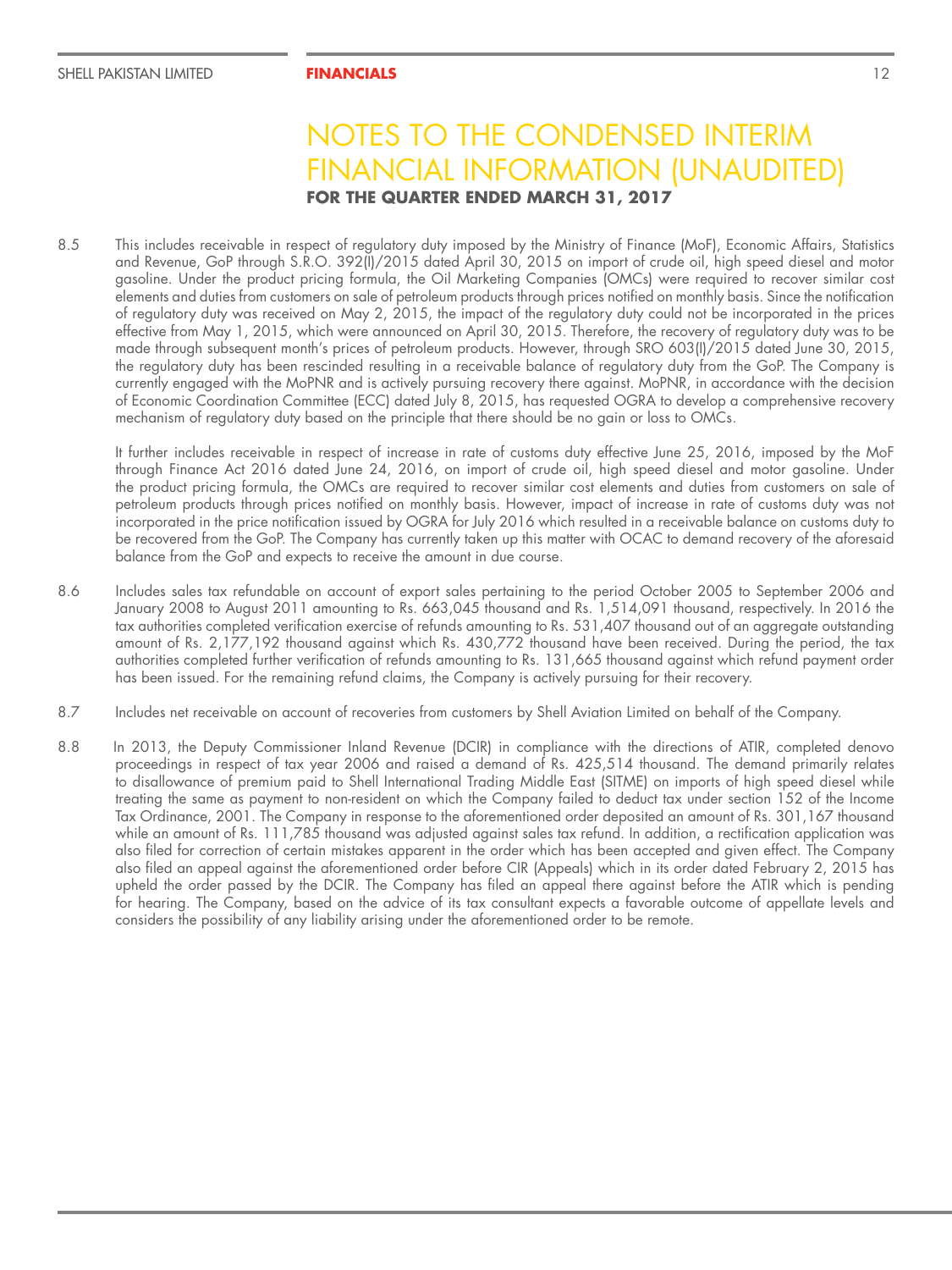**FOR THE QUARTER ENDED MARCH 31, 2017**

| 9. | <b>TRADE AND OTHER PAYABLES</b>                | <b>Note</b> | <b>Unaudited</b><br>March 31,<br>2017<br>------------(Rupees '000)------------ | Audited<br>December 31,<br>2016 |
|----|------------------------------------------------|-------------|--------------------------------------------------------------------------------|---------------------------------|
|    | Creditors                                      | 9.1         | 21,860,453                                                                     | 20,011,261                      |
|    | <b>Accrued liabilities</b>                     |             | 5,128,523                                                                      | 6,349,726                       |
|    | Dealers' and customers' security deposits      |             | 542,735                                                                        | 520,295                         |
|    | Advances received from customers               |             | 922,551                                                                        | 931,460                         |
|    | Provision for post retirement medical benefits |             | 83,537                                                                         | 83,537                          |
|    | Workers' welfare fund                          |             | 285,212                                                                        | 248,588                         |
|    | Workers' profits participation fund            |             | 456,385                                                                        | 358,145                         |
|    | Withholding tax payable                        |             | 902,696                                                                        | 713,580                         |
|    | Provision for staff redundancy plan            |             | 104,279                                                                        | 119,030                         |
|    | Unclaimed dividends                            |             | 676,582                                                                        | 678,775                         |
|    | Other liabilities                              |             | 4,756                                                                          | 23,430                          |
|    |                                                |             | 30,967,709                                                                     | 30,037,827                      |

**9.1** This includes amounts due to related parties aggregating to Rs. 17,496,559 thousand (December 31, 2016: Rs. 14,420,982 thousand). Particulars of the amounts due are as follows:

|                              | <b>Unaudited</b>                      | Audited      |  |
|------------------------------|---------------------------------------|--------------|--|
|                              | March 31,                             | December 31, |  |
|                              | 2017                                  | 2016         |  |
|                              | ------------(Rupees '000)------------ |              |  |
| Affiliates of Parent company | 16,183,008                            | 13,010,656   |  |
| Pakistan Refinery Limited    | 1,313,551                             | 1,410,326    |  |
|                              | 17,496,559                            | 14,420,982   |  |

### **10. CONTINGENCIES AND COMMITMENTS**

#### **10.1 Contingencies**

#### **10.1.1 Infrastructure fee**

The Sindh Finance Act, 1994, prescribed the imposition of an infrastructure fee at the rate of 0.5% of the C&F value of all goods entering or leaving the province of Sindh via sea or air. Subsequent to the period end, Sindh Assembly has amended the Sindh Finance Act, 1994 through legislation of Sindh Finance Act, 2013 according to which infrastructure fee will range from 0.90% to 0.95% of total value of goods against various slabs of net weight of goods as assessed by the Customs Authorities plus one paisa per kilometer.

The Company and several others challenged the levy in constitutional petitions before the High Court of Sindh. These petitions were dismissed as, during their pendency, the nature of the levy was changed by the Government of Sindh through an Ordinance. The Company and others therefore filed civil suits in the High Court of Sindh challenging the amended Ordinance. However, these suits were also dismissed in October 2003. All the plaintiffs preferred intra-court appeals against the dismissal. The intra-court appeals were decided by the High Court in September 2008 wherein it was held that the levy is valid and collectable only from December 12, 2006 onwards and not prior to this date. Being aggrieved by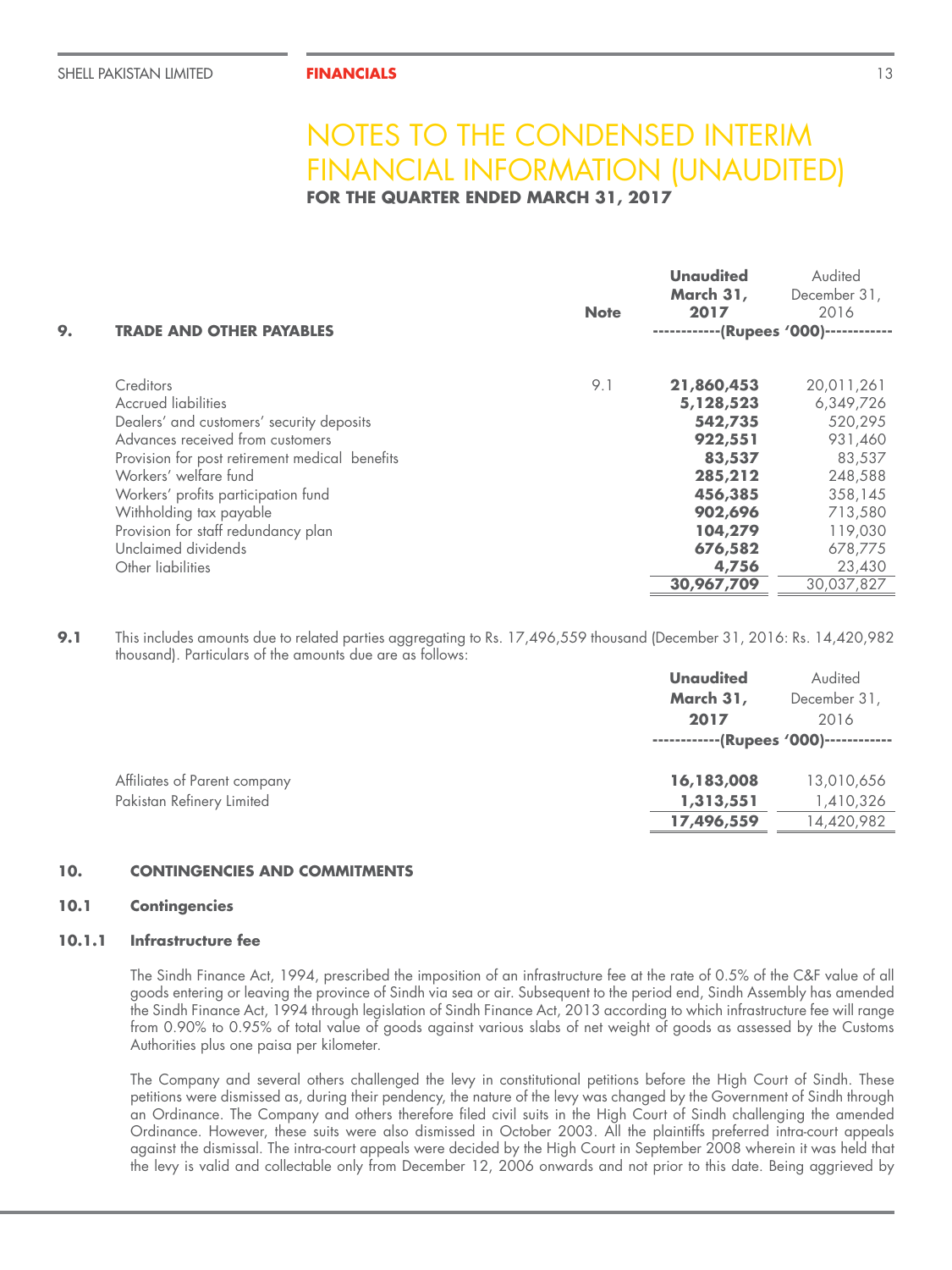the said judgment, both the Company and the Government of Sindh filed separate appeals before the Supreme Court of Pakistan.

In 2011, the Government of Sindh unconditionally withdrew its appeals on the plea that the Sindh Assembly had legislated the Sindh Finance (Amendment) Act, 2009, levying infrastructure fee with retrospective effect from 1994. However, the Supreme Court of Pakistan, in view of the new legislation, directed the Company and others to file fresh petitions to challenge the same before the High Court and set aside the earlier order of the High Court.

The High Court on fresh petitions filed, passed an interim order directing that any bank guarantee / security furnished for consignments cleared up to December 27, 2006 are to be returned and for period thereafter guarantees or securities furnished for consignments cleared are to be encashed to the extent of 50% and the remaining balance is to be retained till the disposal of petitions. For future clearances, the Company is required to clear the goods on paying 50% of the fee amount involved and furnishing a guarantee / security for the balance amount.

Subsequent to the orders of the court, the Company has reviewed its position and without acknowledging it as a debt, estimates the accumulated levy up to March 31, 2017 at Rs. 93,493 thousand (December 31, 2016: Rs. 93,493 thousand). However, the eventual obligation on account of the aggregate fee, if any, cannot be ascertained presently because of uncertainty in relation to the extent of its application to the Company. For these reasons and based on legal advice obtained, no provision has been made in these condensed interim financial information against the levy as the management expects a favorable outcome.

### **10.1.2 Taxation**

10.1.2.1 In 2011, the Company received a demand order from the tax authorities in respect of tax year 2008 amounting to Rs. 735,109 thousand. The demand principally arose due to addition made by assessing officer in respect of allocation of common expenses and taxing the reversal of provision for impairment in trade and other receivables. Further, assessing officer had also disallowed the credit for minimum tax amounting to Rs. 482,685 thousand paid in earlier year and set-off against tax liability for the tax year 2008. The Company thereafter filed an application against the order for rectification of certain mistakes apparent from the record. The tax officer rectified the order accepting the Company's contention and reduced the demand to Rs. 527,150 thousand. The Company in response to the demand deposited an amount of Rs. 120,000 thousand under protest and filed an appeal with the Commissioner Inland Revenue (CIR Appeals) and thereafter with Appellate Tribunal Inland Revenue (ATIR). The remaining demand has been adjusted by the taxation authorities from sales tax refundable. In 2012, both CIR Appeals and ATIR have decided the case against the Company. The Company in response to this order of ATIR filed an appeal before the High Court of Sindh which is pending for hearing.

In 2013, the High Court of Sindh, in respect of another Company, overturned the interpretation of the Appellate Tribunal on Sec 113 (2) (c) of the Income Tax Ordinance, 2001 and decided that the minimum tax could not be carried forward where there was no tax paid on account of loss for the year or carried forward losses. The Company's management is however of the view, duly supported by the legal advisor that the above order is not correct and would not be maintained by the Supreme Court of Pakistan which the Company intends to approach, if same decision is awarded to the Company in appeal to the High Court of Sindh. Therefore, the Company has continued to consider the adjustment made against the demand and the deposit of Rs. 120,000 thousand as recoverable and the same is included in 'Other receivables'.

10.1.2.2 In 2012, the Company received a demand order from the tax authorities in respect of tax year 2004 amounting to Rs. 161,057 thousand. The demand principally arose due to addition made by assessing officer in respect of allocation of common expenses, disallowance of software cost claimed as revenue expenditure and credit disallowed in respect of income derived from Azad Kashmir. The Company in response to the order deposited an amount of Rs. 29,106 thousand and filed a rectification application and an appeal with CIR Appeals. The tax officer rectified the order allowing Azad Kashmir tax credit and partial relief on amortisation of software cost reducing the tax demand to Rs. 109,895 thousand, after taking into consideration Rs. 29,106 thousand already deposited on this account.

Thereafter, the Company made a payment of Rs. 100,000 thousand under protest against the rectified order and filed another rectification application and appeal before CIR Appeals. The tax officer provided further relief in the revised rectified order on account of software cost which resulted in a net tax refund of Rs. 733 thousand after taking into consideration the payments already made in this regard. The revised rectified order still contains certain mistakes for which the Company filed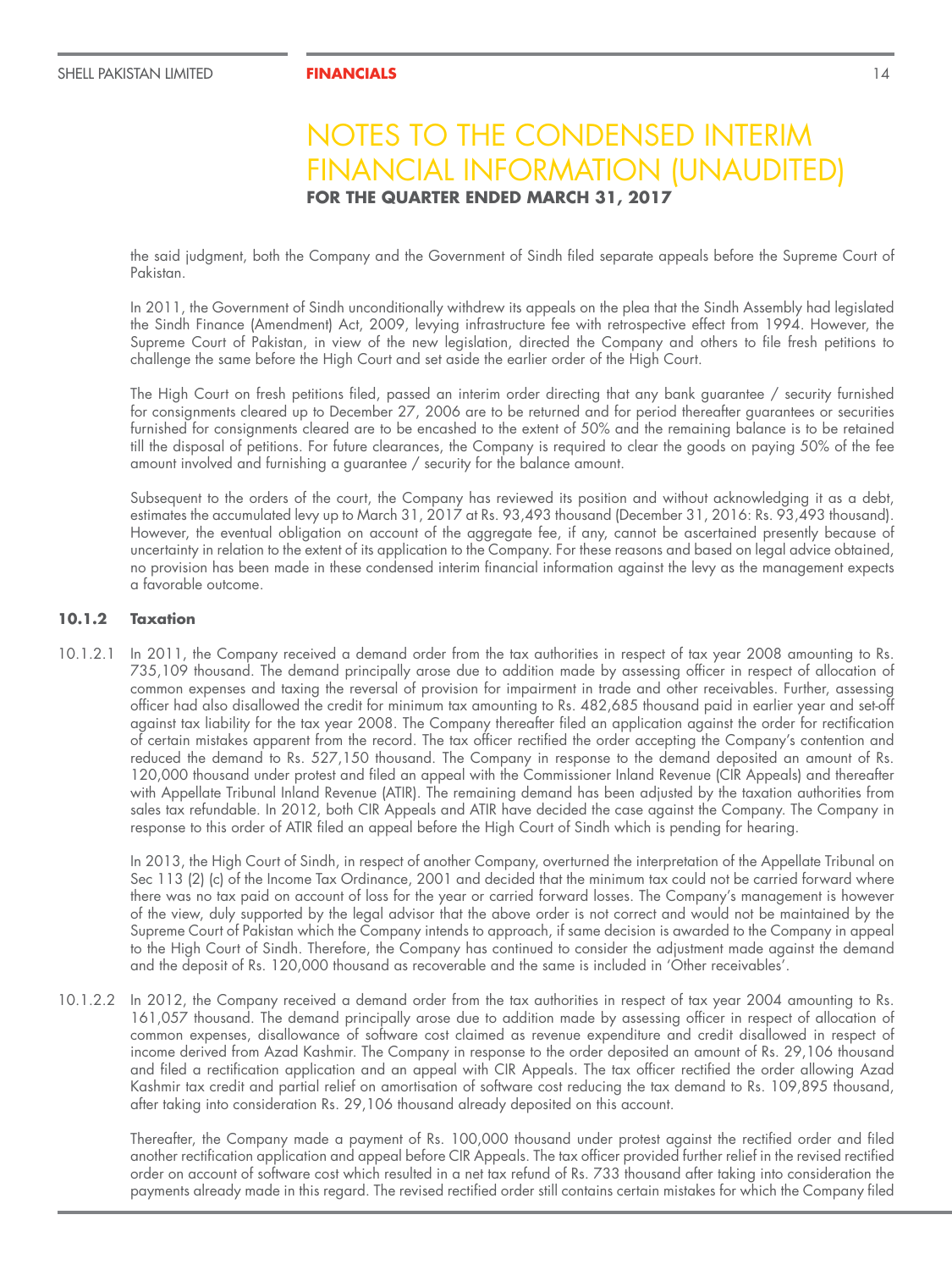another rectification application which is still pending.

In 2013, CIR Appeals upheld the basis used by tax officer in respect of allocation of expenses and had directed the tax authorities to work out correct figures, in order to determine the allocation ratio. The CIR Appeals in respect of disallowance of software cost had directed tax authorities to give consequential effect to the subsequent years. The Company filed an appeal against the CIR Appeals order before the ATIR which through an order dated December 7, 2015 confirmed the decision of the CIR Appeals on the issue of allocation of expenses. The Company in response to this order of ATIR filed an appeal before the High Court of Sindh which is pending for hearing.

The Company filed a reference before the High Court of Sindh against the ATIR order. Simultaneously, a miscellaneous application was filed before ATIR to review its earlier judgment. The ATIR vide order dated December 22, 2016 re-visited its decision and agreed that the judgment of the Supreme Court of Pakistan in respect of civil petition no. 1306 of 2014 had been overlooked. However, it also gave directions to rehear the department's contentions and re-fix the hearing.

The Company, based on the advice of its tax consultant expects a favorable outcome, however, an amount of Rs. 19,068 thousand has been provided representing the best estimate of potential liability arising therefrom. The payment made against the demand to the extent considered recoverable has been included in 'Other receivables'.

10.1.2.3 In 2015, the tax authorities after finalizing the income tax audit for the tax year 2011 raised a demand of Rs. 1,694,921 thousand. The demand principally arose due to the disallowance of premium paid to SITME on imports, disallowance of technical service fee and other associated company payments for alleged non-withholding of tax and allocation of expenses. Additionally, unutilized tax losses of previous years were not adjusted in computing the tax liability. The Company in response to order filed a rectification application and an appeal with the CIR Appeals. The tax officer rectified the order allowing the unutilized tax losses for previous years thereby reducing the demand to Rs. 250,144 thousand. The revised rectified order still contained certain mistakes for which the Company filed another rectification application with the authorities which was rejected by the authorities. However, on the Company's appeal, CIR Appeals vide appellate order dated September 9, 2015 has decided most of the issues including disallowance of premium paid to SITME and technical service fee in favor of the Company, whereas disallowance of bad debts written off was confirmed. The Company and the department both have filed appeals against CIR Appeals decision.

The Company based on the merits of the aforementioned matter and as per the advice of its tax consultants expects a favorable outcome on the aforementioned matter and accordingly no provision in this respect has been made in these condensed interim financial information.

10.1.2.4 In 2016, the tax authorities after finalizing the income tax audit for the tax year 2010 raised a demand of Rs. 2,212,170 thousand. The demand principally arose due to the disallowance of premium paid to SITME on imports, disallowance on account of allocation of expenses & disallowance of technical service fee due to non-withholding of tax. Additionally, unutilized tax losses of previous years have not been adjusted in computing the tax liability. The Company in response to order has filed a rectification application and an appeal with the CIR Appeals. The CIR Appeals vide appellate order date August 31, 2016 has given favorable decision on most of the issues except for bad debts written off and legal issues against which appeal before the ATIR has been filed by the Company.

The Company based on the merits of the aforementioned matter and as per the advice of its tax consultants expects a favorable outcome on these matters and accordingly no provision in this respect has been made in these condensed interim financial information.

### **10.1.3 Sales tax and federal excise duty (FED)**

10.1.3.1 In 2011, the tax authorities after conducting sales tax and FED audit for the period July 2008 to June 2009 and post refund audit for the period September and October 2008 raised sales tax and FED demands amounting to Rs. 1,843,529 thousand including penalty through several orders. In 2012 and 2013, the tax authorities also conducted sales tax and FED audit for period July 2009 to December 2009 and January to December 2011 and raised additional sales tax and FED demands amounting to Rs. 1,093,370 thousand and Rs. 2,902,486 thousand including penalty, respectively.

These demands primarily arose on account of (i) disallowing input tax against zero rated supplies; (ii) levying FED on license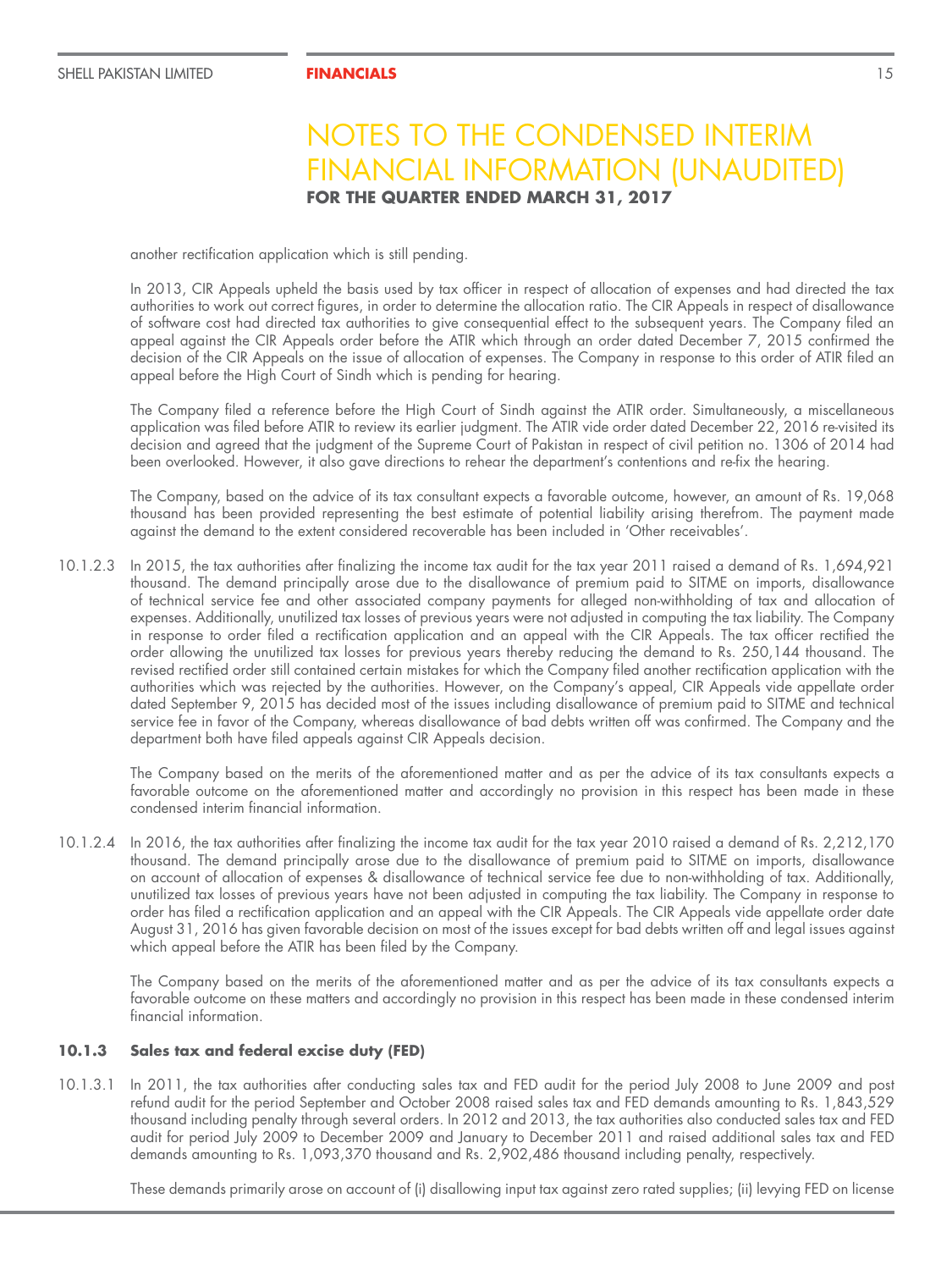fee, group service fee and trademarks and manifestation fee; (iii) levying sales tax on difference in output sales tax as per return and financial statements; (iv) sales tax on lubricants paid on the value of supply instead of retail price as mentioned on packs; and (v) unlawful adjustment of input sales tax.

In 2012, the tax authorities adjusted sales tax demand of Rs. 173,799 thousand pertaining to September 2008 against sales tax refundable. The Company in response to the aforementioned orders filed appeals and sought stay against the demands with the CIR Appeals, ATIR and High Court of Sindh. The appeals for September and October 2008 were decided in favor of the Company by the ATIR whereas appeals for July 2008 to June 2009 and July 2009 to December 2009 were decided in favor of the Company by CIR Appeals except for issue of FED on dealers joining fee and income from Company Owned Company Operated (COCO) sites. Appeal on such issue was filed by the Company with the ATIR which remanded back the matter to the tax authorities for fresh adjudication. During 2015, the ATIR also decided the appeal filed by the tax authorities for the period July 2009 to December 2009 wherein all issues involved in the appeal were once again remanded back to the authorities for fresh examination.

The CIR (Appeals) whilst deciding sales tax appeal for the period January 2011 to December 2011 set-aside all matters involved in appeal and directed the tax authorities to re-examine the same in line with his directives. The Company filed an appeal on the matter before the ATIR, which in its order, has maintained the stance taken by CIR (Appeals). The Company in response to the order of ATIR, filed a reference application with the High Court of Sindh, which through an ad-interim order restrained tax authorities from passing an order.

In 2014, the tax authorities issued a notice proposing to levy sales tax on the value of supply of jet fuel to various airlines during the period July 2012 to June 2013 thereby proposing to raise tax demand of Rs. 2,558,997 thousand. The Company filed an application with the High Court of Sindh, which passed an ad-interim order restraining the tax authorities from passing an order.

In 2015, the tax authorities whilst finalizing sales tax audit for the period January 2012 to December 2012 issued a show cause notice inter alia proposing to levy sales tax on the value of supply of jet fuel during the period January 2012 to June 2012, thereby proposing to raise a demand of Rs. 1,046,760 thousand. Further, FED amounting to Rs. 186,201 thousand in respect of trade mark and manifestation fee and group fee is also being demanded. The Company filed an application with the High Court of Sindh, which passed an order restraining the tax authorities from passing an order.

The Company based on the merits of the aforementioned matters and as per the advice of its tax consultant and legal advisor, expects a favorable outcome on these matters and accordingly no provision has been made in this respect in these condensed interim financial information.

10.1.3.2 In 2012, the Company received an order from Model Customs Collectorate, Hyderabad raising sales tax demand of Rs. 46,838 thousand, on imported goods, without specifying the basis of computation by levying further sales tax @ 2% representing minimum value addition under Sub-section 5 of Section 3 read with Section 7A of the Sales Tax Act, 1990 and Chapter X of the Sales Tax Special Procedure Rules, 2007. Further, the Company received show cause notices from Model Customs Collectorates Faisalabad, Lahore and Multan with a potential demand of Rs. 4,775,814 thousand, the basis of computation of which has not been specified. The Company is of the view that the sales tax on minimum value addition is not applicable as OMCs are manufacturers of lubricants and other products and the prices of POL products imported by them for sale in the country are administered under a special pricing arrangement agreed with the GoP.

The FBR has issued directives restricting Collectorates from any recovery actions and has also issued a notification dated February 10, 2012 confirming that value addition sales tax was not to be charged on POL products whose prices are regulated under special pricing arrangement by the GoP or regulatory authority working under the GoP. Further, Model Customs Adjudication quashed the show cause notices of Faisalabad, Lahore and Multan Collectorates based on the notification. The Company is also of the view that OMCs will not be required to pay the tax on deregulated products / exports retrospectively since directive of FBR was available at that time and is confident that revised notification in this respect will be issued by FBR if considered necessary. Furthermore, in the event the Company is required to make a payment in this respect, it is Company's contention that it will be able to claim the amount paid as input tax except for default surcharge, which cannot be computed at this stage. Accordingly, no provision has been made in this respect in these condensed interim financial information.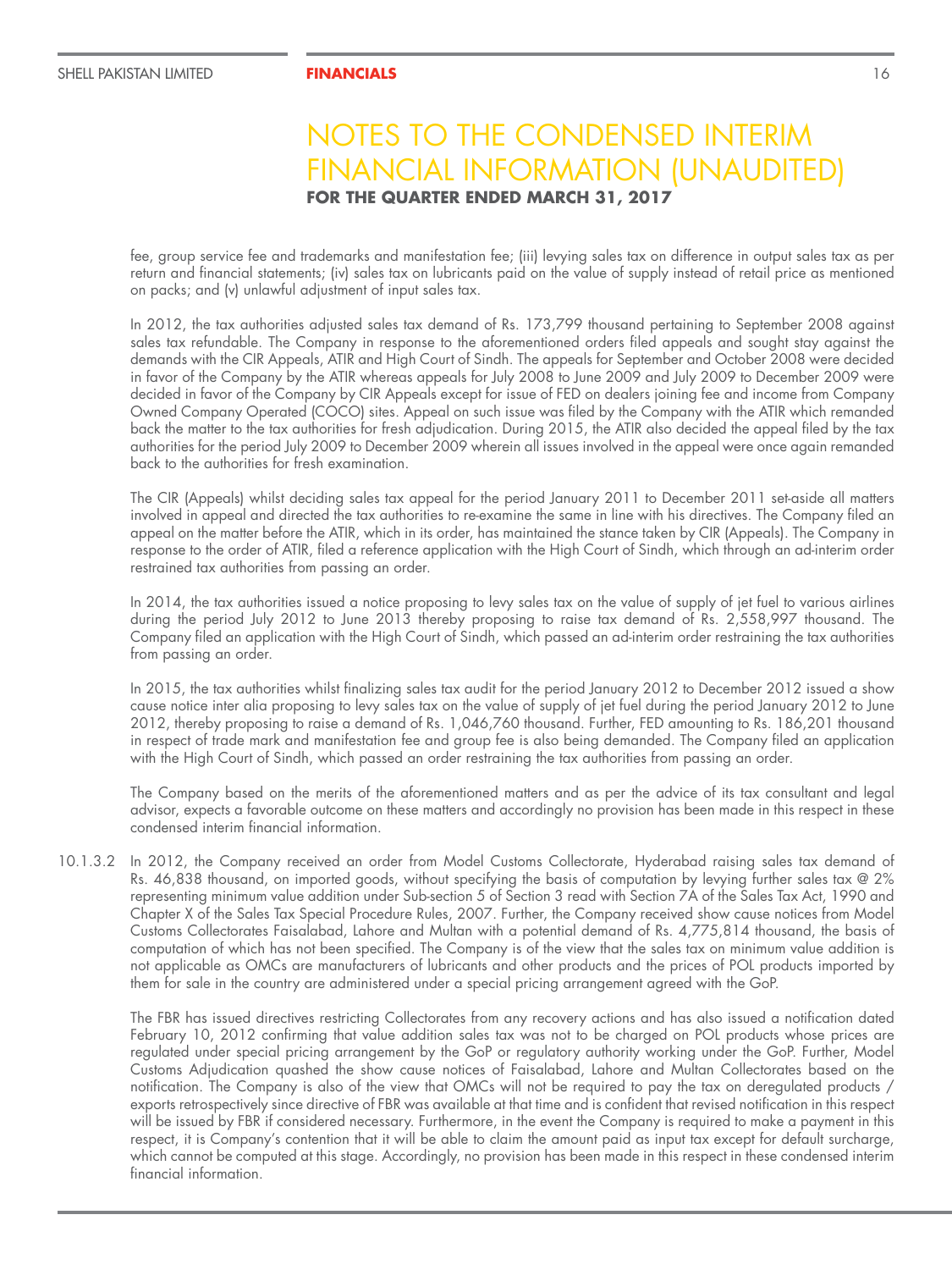### **10.1.4 Others**

The amount of other claims against the Company not acknowledged as debt as at March 31, 2017 aggregate to approximately Rs. 2,908,219 thousand (December 31, 2016: Rs. 2,908,139 thousand). This includes claims by refineries, amounting to Rs. 1,094,149 thousand (December 31, 2016: Rs. 1,094,149 thousand) in respect of delayed payment charges. The Company does not acknowledge the claim for late payment charges as the delayed payment to refineries arose due to the liquidity crisis faced by oil marketing companies over the past few years caused by non-settlement of price differential claims by the Government of Pakistan.

### **10.2 Commitments**

- 10.2.1 Capital expenditure contracted for but not incurred as at March 31, 2017 amounted to approximately Rs. 66,828 thousand (December 31, 2016: Rs. 578,500 thousand).
- 10.2.2 Commitments for rentals of assets under operating lease agreements as at March 31, 2017 amounted to Rs. 2,653,365 thousand (December 31, 2016: Rs. 2,699,019 thousand) payable as follows:

|                                                   | <b>Unaudited</b><br>March 31,<br>2017 | Audited<br>December 31,<br>2016 |
|---------------------------------------------------|---------------------------------------|---------------------------------|
|                                                   | -----------(Rupees '000)------------- |                                 |
| Not later than one year                           | 182,206                               | 182,624                         |
| Later than one year and not later than five years | 724,287                               | 724,696                         |
| Later than five years                             | 1,746,872                             | 1,791,699                       |
|                                                   | 2,653,365                             | 2,699,019                       |

10.2.3 Post-dated cheques have been deposited with the Collector of Customs Port Qasim and Karachi Port Trust in accordance with the Customs' Act, 1969 as an indemnity to adequately discharge the liability for the duties and taxes leviable on imports, as required under the Finance Act, 2005. As at March 31, 2017, the value of these cheques amounted to Rs. 10,514,580 thousand (December 31, 2016: Rs. 6,724,040 thousand). The maturity dates of these cheques extend to October 1, 2017.

<sup>10.2.4</sup> Letters of credit and bank guarantees outstanding as at March 31, 2017 amount to Rs. 621,249 thousand (December 31, 2016: Rs. 1,130,365 thousand).

|    |                 |                                       | <b>Unaudited</b><br><b>Quarter ended</b> |  |
|----|-----------------|---------------------------------------|------------------------------------------|--|
|    |                 |                                       |                                          |  |
|    |                 | March 31                              | March 31                                 |  |
|    |                 | 2017                                  | 2016                                     |  |
| 11 | <b>TAXATION</b> | -----------(Rupees '000)------------- |                                          |  |
|    | Current         | 484,460                               | 141,909                                  |  |
|    | Deferred        | 15,686                                | (2,448)                                  |  |
|    |                 | 500,146                               | 139,461                                  |  |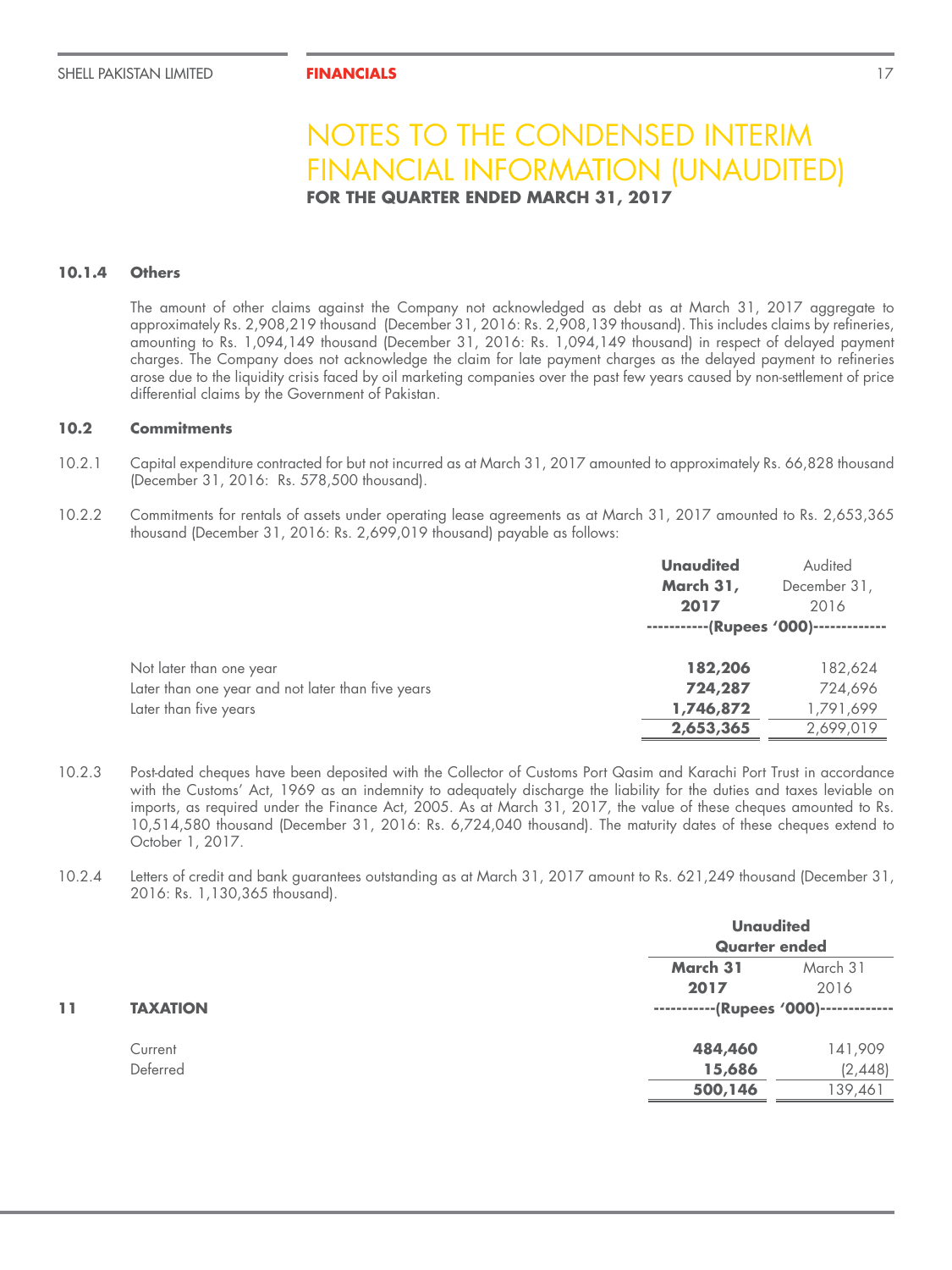**FOR THE QUARTER ENDED MARCH 31, 2017**

|      |                                                                 | <b>Unaudited</b><br>Quarter ended     |               |
|------|-----------------------------------------------------------------|---------------------------------------|---------------|
|      |                                                                 | March 31,                             | March 31,     |
|      |                                                                 | 2017                                  | 2016          |
| 12   | <b>CASH GENERATED FROM OPERATIONS</b>                           | -----------(Rupees '000)------------- |               |
|      | Profit before taxation                                          | 1,896,229                             | 160,721       |
|      | Adjustment for non-cash charges and other items:                |                                       |               |
|      | Depreciation charge                                             | 217,158                               | 187,147       |
|      | Accretion expense in respect of asset retirement obligation     | 1,475                                 | 1,159         |
|      | Reversal of liability in respect of asset retirement obligation |                                       | (1, 955)      |
|      | Reversal of Provision for impairment of stock-in-trade          | (6, 280)                              | (9, 203)      |
|      | Provision/(Reversal) for impairment of trade debts              | 13,552                                | (12, 203)     |
|      | Reversal of Provision for impairment of operating assets        | (2,403)                               | (5,985)       |
|      | Write off of operating assets                                   | 322                                   | 10,395        |
|      | (Gain) / Loss on disposal of operating assets                   |                                       | (6,925)       |
|      | Share of profit of associate                                    | (174, 275)                            | (138, 525)    |
|      | Mark-up/Interest on short-term deposits                         | (32, 645)                             | (46, 924)     |
|      | Mark-up/Interest on running finances and loans                  | 6,353                                 | (223)         |
|      | Working capital changes - note 12.1                             | (4,728,429)                           | 3,931,023     |
|      |                                                                 | (2,808,943)                           | 4,068,502     |
| 12.1 | <b>Working capital changes</b>                                  |                                       |               |
|      | Decrease / (increase) in current assets                         |                                       |               |
|      | Stock-in-trade                                                  | (4, 267, 527)                         | 4,271,689     |
|      | Trade debts                                                     | (741, 436)                            | (1, 107, 015) |
|      | Loans and advances                                              | 58,679                                | (16, 014)     |
|      | Short-term prepayments                                          | 61,967                                | 10,713        |
|      | Other receivables                                               | (772, 187)                            | 430,383       |
|      |                                                                 | (5,660,504)                           | 3,589,756     |
|      | <b>Increase in current liability</b>                            |                                       |               |
|      | Trade and other payables                                        | 932,075                               | 341,267       |
|      |                                                                 | (4,728,429)                           | 3,931,023     |
|      |                                                                 |                                       |               |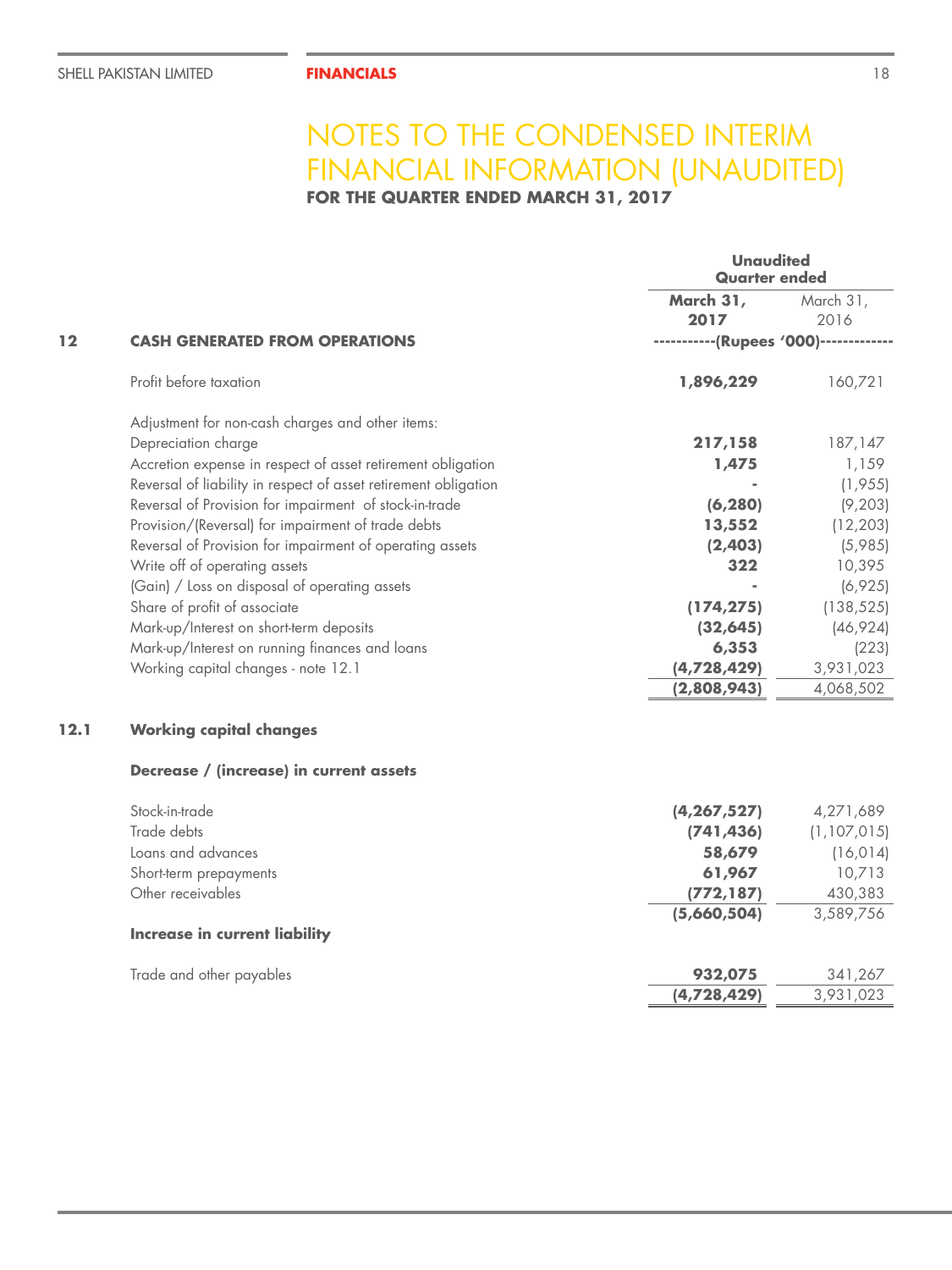**FOR THE QUARTER ENDED MARCH 31, 2017**

## **13. RELATED PARTY TRANSACTIONS**

Transactions entered during the period by the Company with related parties are as follows:

|                                                  |                                                                                                   | <b>Unaudited</b><br><b>Quarter ended</b>                   |                   |
|--------------------------------------------------|---------------------------------------------------------------------------------------------------|------------------------------------------------------------|-------------------|
| <b>Nature of relationship</b>                    | <b>Nature of transactions</b>                                                                     | March 31,<br>2017<br>------------(Rupees '000)------------ | March 31,<br>2016 |
| <b>Associate</b>                                 |                                                                                                   |                                                            |                   |
| Pak-Arab Pipeline<br>Company Limited             | Pipeline charges                                                                                  | 143,847                                                    | 114,127           |
|                                                  | Others                                                                                            | 10,784                                                     | 4,132             |
| Staff retirement benefit /<br>contribution funds |                                                                                                   |                                                            |                   |
| Pension Funds                                    | Contribution                                                                                      |                                                            | 7,205             |
| DC Pension Funds                                 | Contribution                                                                                      | 30,312                                                     | 27,555            |
| <b>Gratuity Funds</b>                            | Contribution                                                                                      |                                                            | 1,800             |
| Provident Funds                                  | Contribution                                                                                      | 16,701                                                     | 15,488            |
| <b>Key management</b><br>personnel               | Salaries and other short term employee<br>benefits - note 13.1                                    | 27,026                                                     | 26,408            |
|                                                  | Post employment benefits                                                                          | 1,256                                                      | 1,561             |
| <b>Other related parties</b>                     | Purchases                                                                                         | 28,965,269                                                 | 23,457,050        |
|                                                  | Sales                                                                                             | 11,534                                                     | 978,052           |
|                                                  | Collection for sales made in Pakistan<br>to customers of the parent company<br>and its associates | 1,729,021                                                  | 512,108           |
|                                                  | Technical service fee charged - note 13.2                                                         | 453,684                                                    | 400,000           |
|                                                  | Trademarks and manifestations<br>license fee charged - note 13.3                                  | 88,828                                                     | 64,136            |
|                                                  | Computer expenses charged<br>(Global Infrastructure Desktop charges) - note 13.3                  | 44,261                                                     | 31,205            |
|                                                  | Expenses recovered from related parties                                                           | 50,823                                                     | 23,329            |
|                                                  | Other expenses charged by related parties                                                         | 195,106                                                    | 257,381           |